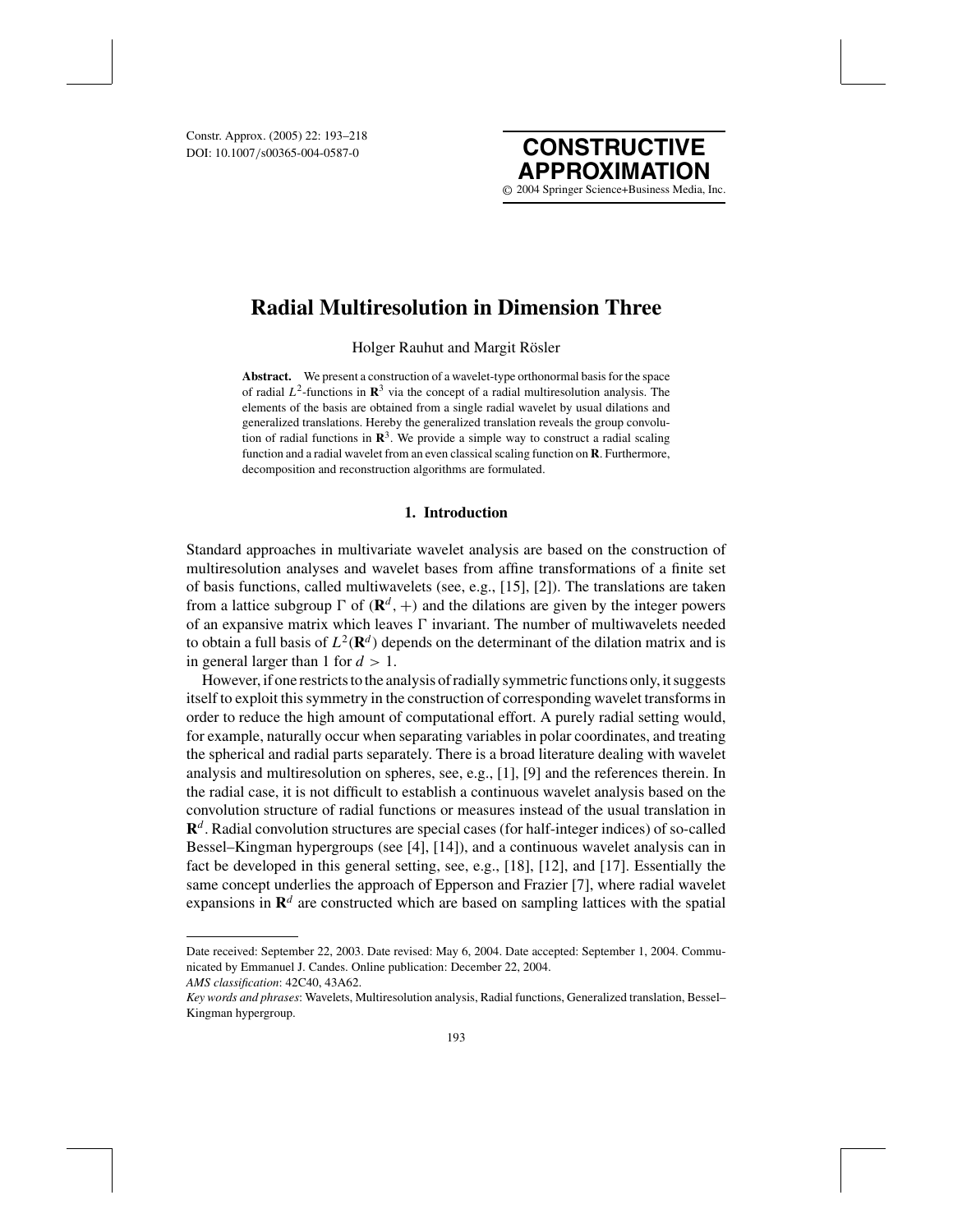discretization determined by the positive zeros of related Bessel functions of the first kind. The spatial lattice is equidistant only in the special cases  $d = 1$  and  $d = 3$ . This can be seen as an obstruction against a multiscale approach to radial wavelets in arbitrary dimensions.

As to the author's knowledge, radial multiresolution analyses have in fact not been considered up to now, and there seems to be no general rigorous approach available for the construction of orthogonal radial wavelet bases in arbitrary dimension. This problem is closely related to the question of finding a Poisson summation formula compatible with the Bessel–Kingman translation, which still remains open. It is important to notice that the construction of [7] relies on the requirement that the involved radial wavelets are band-limited, i.e., their Fourier transforms have compact support. We also mention that in [10] a particular orthonormal basis which is adapted to a radial context is constructed on the basis of the classical Meyer wavelets.

In the present paper, we construct radial multiscale analyses and orthogonal radial wavelet bases in  $\mathbb{R}^3$ . In dimension 3, the algebraic structure of the radial convolution allows us to carry out the constructions along the same lines as in the well-known Euclidean setting. Hereby, the equidistance of the zeros of the corresponding Bessel function (which is simply a sinc-function) is of decisive importance. In order to motivate our approach and to make the intrinsic problems toward an extension to arbitrary dimensions more visible, we start the paper with a short account of the continuous wavelet transform for Bessel–Kingman hypergroups, and also present some material about Bessel frames. This in particular comprises the radial case in arbitrary dimension. The continuous transform is, up to normalization, the same as in [18], while the Bessel frames are constructed in the spirit of the radial wavelet bases in [7]. In particular, in the spatial discretization the zeros of associated Bessel functions occur in a natural way, and the wavelets are band-limited.

The radial analysis in  $\mathbb{R}^3$  is then also carried out in the setting of the corresponding Bessel–Kingman hypergroup *H* on [0,  $\infty$ ). Our concept of a radial multiresolution analysis (MRA) in  $\mathbb{R}^3$  is in fact that of an MRA for the  $L^2$ -space  $L^2(H)$  of this hypergroup. The scale spaces  $(V_i)_{i \in \mathbb{Z}} \subset L^2(H)$  are obtained by dyadic dilations from  $V_0$ , which in turn is spanned by equidistant hypergroup translates of a fixed "radial" scaling function  $\varphi \in L^2(H)$ . It is characterized by a two-scale relation, but in contrast to classical MRAs,  $\varphi$  itself is not contained in  $V_0$ , and the scale spaces are not shift-invariant (with respect to the hypergroup translation). Particular emphasis is put on the construction of orthogonal MRAs. Here periodicity arguments similar to the classical case are needed which would not be available in arbitrary dimensions. From a given orthogonal MRA we then derive an orthogonal wavelet basis for the underlying hypergroup. By construction, this "radial" basis has a direct interpretation as an orthogonal wavelet basis for the subspace of radial functions in  $L^2(\mathbb{R}^3)$ . We also provide a concise characterization of radial scaling functions in terms of even classical scaling functions on **R**. This, in particular, implies that in contrast to the classical case, there do not exist any real-valued orthonormal radial scaling functions with compact support.

The paper is organized as follows: In Section 2, we recall basic facts from the analysis of radial functions in  $\mathbb{R}^d$ , explain the corresponding radial hypergroup convolution structure, and extend the setting to Bessel–Kingman hypergroups of arbitrary index. Section 3 contains a short account on the continuous wavelet transform based on the Bessel–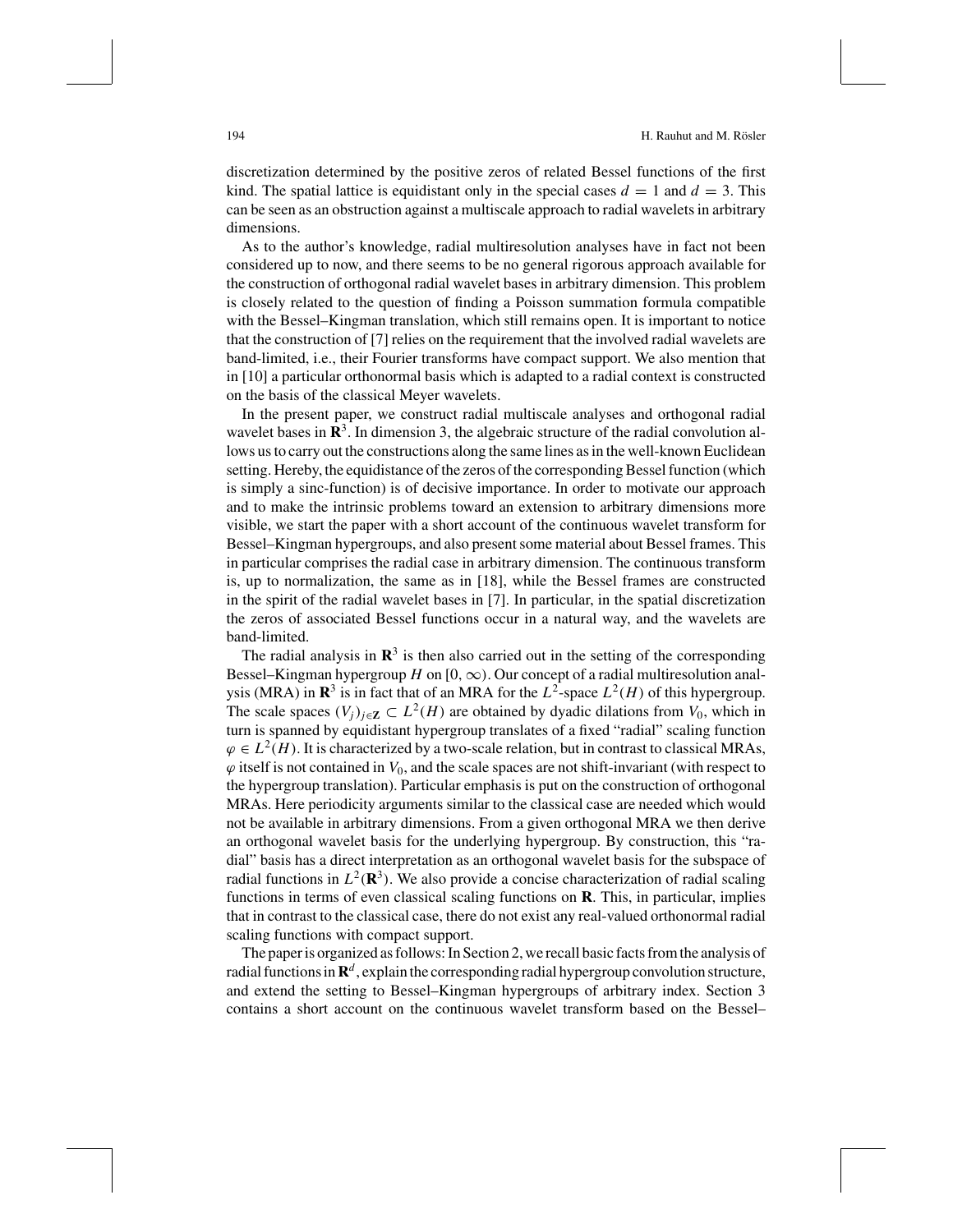Kingman translation, as well as the construction of Bessel frames. In Section 4, radial multiresolution analyses in  $\mathbb{R}^3$  and their scaling functions are introduced and discussed, while Section 5 is devoted to the construction of orthogonal radial wavelet bases. The connection between radial scaling functions in  $\mathbb{R}^3$  and classical scaling functions on **R** is established in Section 6. Finally, in Section 7 decomposition and reconstruction algorithms are discussed.

#### **2. Radial Analysis and Bessel–Kingman Hypergroups**

Suppose  $F \in L^2(\mathbf{R}^d)$  is radial, i.e.,  $F(Ax) = F(x)$  a.e. for all  $A \in SO(d)$ . Then there is a unique  $f \in L^2(\mathbf{R}_+, \omega_{d/2-1})$  such that  $F(x) = f(|x|)$ , where  $|\cdot|$  denotes the Euclidean norm on **R**<sup>*d*</sup> and for  $\alpha \ge -\frac{1}{2}$ , the measure  $\omega_{\alpha}$  on **R**<sub>+</sub> = [0,  $\infty$ ) is defined by

$$
d\omega_{\alpha}(r) = (2^{\alpha} \Gamma(\alpha + 1))^{-1} r^{2\alpha + 1} dr.
$$

Its normalization implies that  $||F||_2 = ||f||_{2, \omega_{d/2-1}}$ , where  $|| \cdot ||_2$  is taken with respect to the normalized Lebesgue measure  $(2\pi)^{-d/2}dx$  on  $\mathbf{R}^d$ . On  $L^2(\mathbf{R}_+,\omega_\alpha)$  the Hankel transform of index  $\alpha$  is defined by

$$
\widehat{f}^{\alpha}(\lambda) = \int_0^{\infty} j_{\alpha}(\lambda r) f(r) d\omega_{\alpha}(r)
$$

with the normalized Bessel function

$$
j_{\alpha}(z) = \Gamma(\alpha+1)(z/2)^{-\alpha} J_{\alpha}(z), \qquad J_{\alpha}(z) = \sum_{n=0}^{\infty} \frac{(-1)^n (z/2)^{2n+\alpha}}{n! \Gamma(n+\alpha+1)}.
$$

There is a Plancherel theorem for the Hankel transform, which states that  $f \mapsto \hat{f}^{\alpha}$ establishes a self-inverse, isometric isomorphism of  $L^2(\mathbf{R}_+,\omega_\alpha)$ . If  $F \in L^2(\mathbf{R}^d)$  is radial with  $F(x) = f(|x|)$ , then a short calculation shows that its Plancherel transform

$$
\mathcal{F}(F)(\xi) = \frac{1}{(2\pi)^{d/2}} \int_{\mathbf{R}^d} F(x) e^{-i\langle x, \xi \rangle} dx
$$

is again radial with  $\mathcal{F}(F)(\xi) = \widehat{f}^{(d/2-1)}(|\xi|)$ . This is due to the fact that

(2.1) 
$$
j_{d/2-1}(|z|) = \int_{S^{d-1}} e^{-i\langle z,\xi \rangle} d\sigma(\xi),
$$

where  $d\sigma$  denotes the spherical surface measure normalized according to  $d\sigma(S^{d-1}) = 1$ . In contrast, the usual group translates  $x \mapsto F(x + y)$ ,  $y \in \mathbb{R}^d$ , will no longer be radial (apart from trivial cases). However, we observe that the spherical means

$$
M_r F(x) := \int_{S^{d-1}} F(x+r\xi) d\sigma(\xi), \qquad r \in \mathbf{R}_+,
$$

of *F* are again radial. Moreover,  $||M_r F||_2 \le ||F||_2$ . Thus  $M_r$  induces a norm-decreasing linear mapping

$$
T_r: L^2(\mathbf{R}_+, \omega_{d/2-1}) \to L^2(\mathbf{R}_+, \omega_{d/2-1}), \qquad T_r f(|x|) := M_r F(x),
$$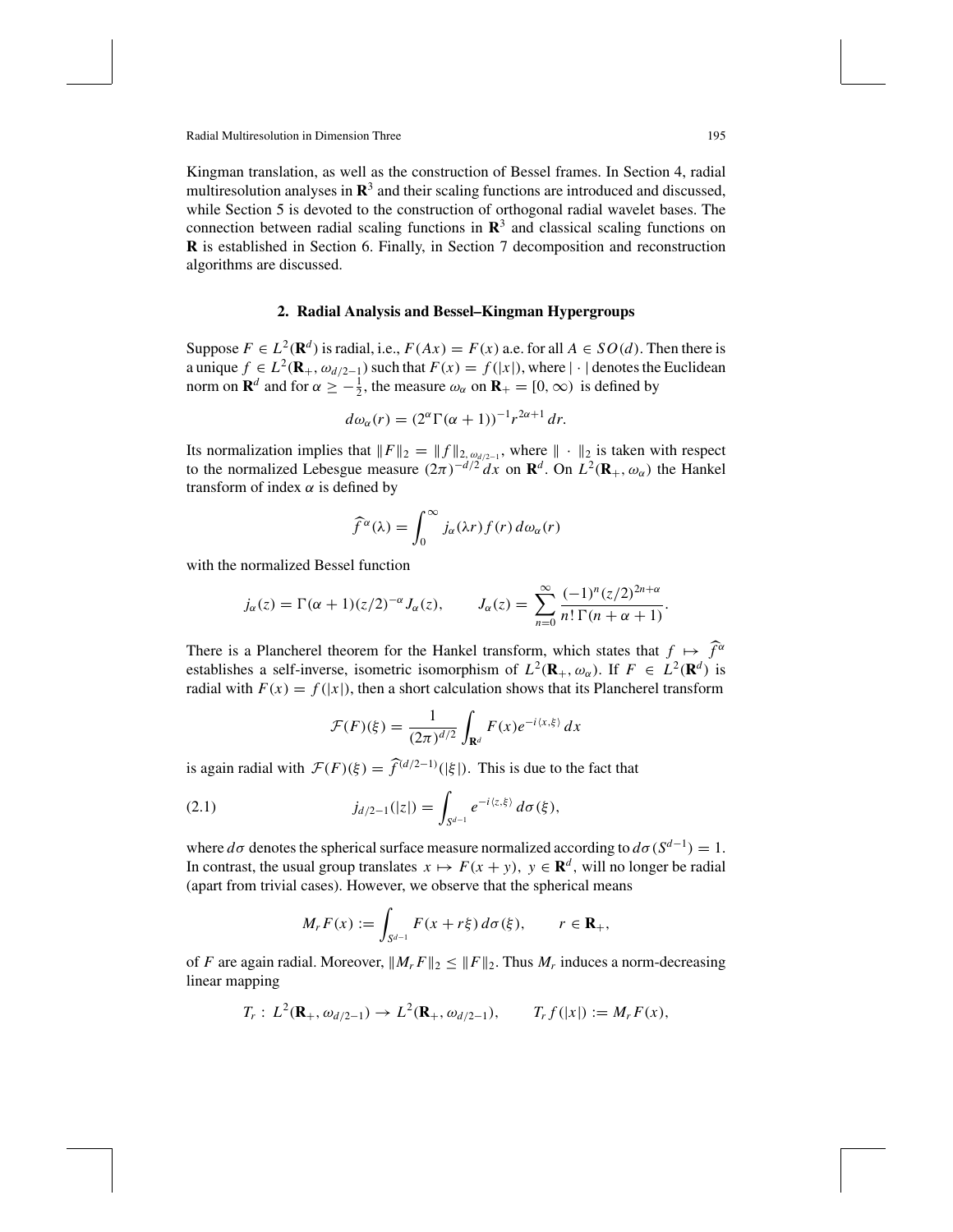where *f* and *F* are related as above. Put  $\alpha = d/2 - 1$ . Then a short calculation in polar coordinates gives

(2.2)  
\n
$$
T_r f(s) = C_\alpha \int_0^\pi f(\sqrt{r^2 + s^2 - 2rs \cos \varphi}) \sin^{2\alpha} \varphi d\varphi \quad \text{with } C_\alpha = \frac{\Gamma(\alpha+1)}{\Gamma(\alpha+\frac{1}{2})\Gamma(\frac{1}{2})}.
$$

This defines a norm-decreasing generalized translation on  $L^2(\mathbf{R}_+,\omega_\alpha)$  not only for  $\alpha =$  $d/2 - 1$ , but also for general  $\alpha \ge -\frac{1}{2}$ . Having harmonic analysis in mind, we are thus led to introduce a corresponding measure algebra on  $\mathbf{R}_+$ : For  $r, s \in \mathbf{R}_+$  we define a probability measure  $\delta_r *_{\alpha} \delta_s$  on **R**+ by

$$
(2.3) \quad \delta_r *_\alpha \delta_s(f) := C_\alpha \int_0^\pi f\left(\sqrt{r^2 + s^2 - 2rs\cos\varphi}\right) \sin^{2\alpha}\varphi \,d\varphi, \qquad f \in C_c(\mathbf{R}_+).
$$

 $(C_c(\mathbf{R}_+)$  denotes the space of continuous, compactly supported functions on  $\mathbf{R}_+$ .) The convolution (2.3) of point measures extends uniquely to a bilinear, commutative, associative, and weakly continuous convolution on the space  $M_b(\mathbf{R}_+)$  of regular bounded Borel measures on  $\mathbf{R}_+$ . It is probability preserving and makes  $M_b(\mathbf{R}_+)$  a commutative Banach-\*-algebra with respect to total variation norm, with neutral element  $\delta_0$  and the mapping  $\mu \mapsto \overline{\mu}$  as involution. The pair  $(\mathbf{R}_+, *_{\alpha})$  is called the Bessel–Kingman hypergroup of index  $\alpha$ . We write  $H_{\alpha}$  instead of  $\mathbf{R}_{+}$  when putting emphasis on the specific convolution structure. Generally speaking, a hypergroup is a locally compact Hausdorff space together with a weakly continuous and probability preserving convolution of regular bounded Borel measures generalizing the measure algebra of a locally compact group; it also has a unit and an involution substituting the group inverse. In particular, every locally compact group is also a hypergroup. There is a well-established harmonic analysis for commutative hypergroups which, in the special case of  $H_{d/2-1}$ , reflects the harmonic analysis of radial functions (and measures) in  $\mathbb{R}^d$ . We refer the reader to [13] or [4] for a general background on hypergroups, including [14] for the Bessel–Kingman case. Let us mention only some aspects which are of importance in our context: The measure  $\omega_{\alpha}$  is a Haar measure for  $H_{\alpha}$ , i.e., it satisfies

$$
\int_0^\infty T_s f \, d\omega_\alpha \, = \, \int_0^\infty f \, d\omega_\alpha \qquad \text{for all } f \in C_c(\mathbf{R}_+).
$$

Up to a constant factor,  $\omega_{\alpha}$  is the unique positive Radon measure on  $\mathbf{R}_{+}$  with this property. Moreover,

(2.4) 
$$
\int_0^\infty (T_s f)g \, d\omega_\alpha = \int_0^\infty f(T_s g) \, d\omega_\alpha \quad \text{for } s \in \mathbf{R}_+,
$$

whenever both integrals exist. The Bessel functions satisfy the product formula

$$
\delta_r *_{\alpha} \delta_s(j_{\alpha}) = j_{\alpha}(r) j_{\alpha}(s) \quad \text{for all } r, s \in \mathbf{R}_+,
$$

see [19, 11.4]. For half-integers  $\alpha$ , this is easily deduced from (2.1). In fact, the functions  $r \mapsto j_\alpha(\lambda r)$ ,  $\lambda \in \mathbf{R}_+$ , are exactly those which are bounded and multiplicative with respect to  $*_\alpha$ . They constitute the so-called dual space of the hypergroup  $H_\alpha$ . In this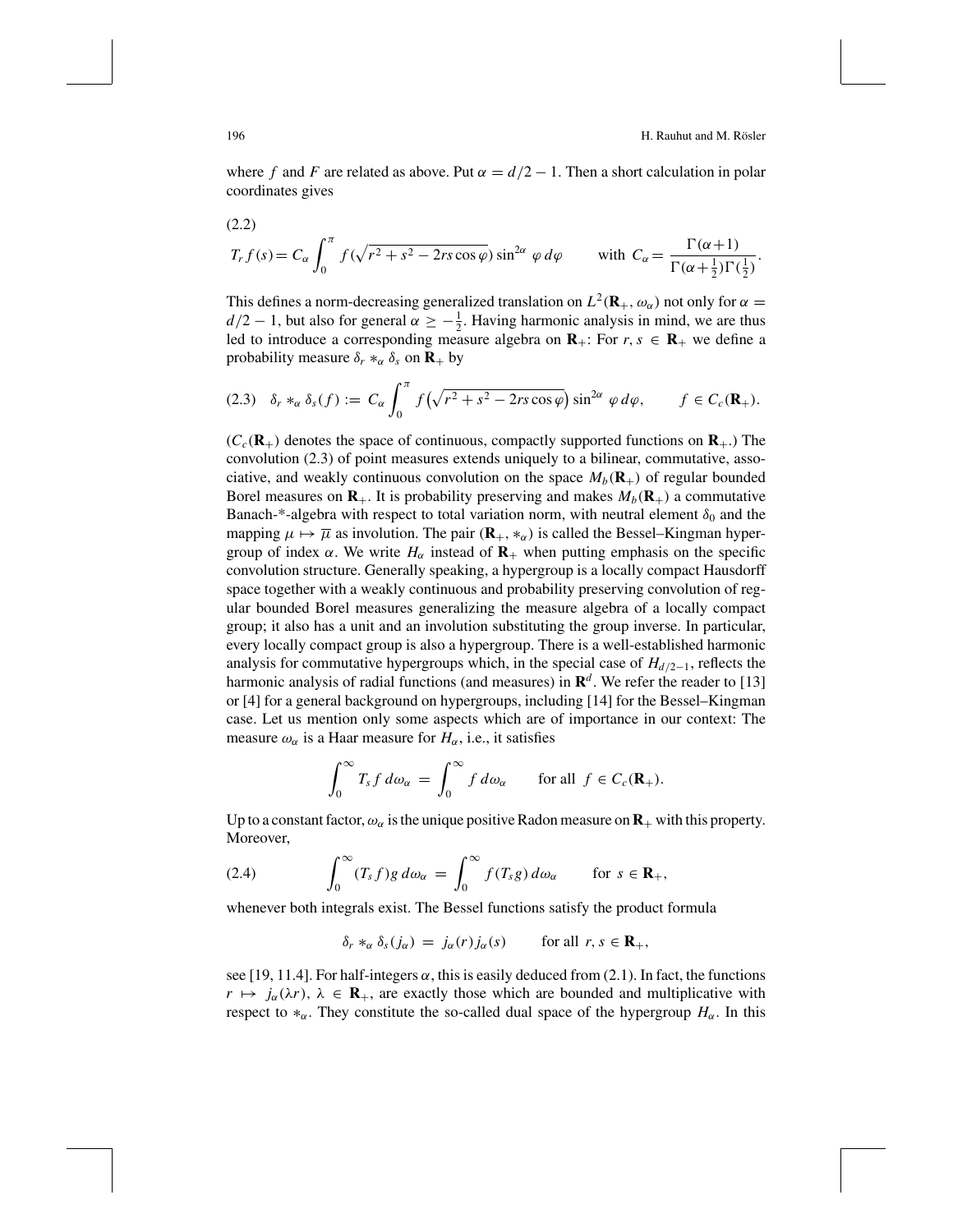way, the Hankel transform  $f \mapsto \hat{f}^{\alpha}$  on  $L^2(\mathbf{R}_+,\omega_{\alpha})$  can be interpreted as a Plancherel transform for  $H_\alpha$ . For abbreviation, we put  $L^p(H_\alpha) := L^p(\mathbf{R}_+, \omega_\alpha)$  and we denote by  $\langle \cdot, \cdot \rangle$  and  $\| \cdot \|_2$  the scalar product and norm in  $L^2(H_\alpha)$ . It follows easily from (2.4) that, for  $f \in L^2(H_\alpha)$ ,

(2.5) 
$$
\widehat{T_r f}^{\alpha}(\lambda) = j_{\alpha}(\lambda r) \widehat{f}^{\alpha}(\lambda).
$$

# **3. Continuous Wavelet Transform and Frames for Bessel–Kingman Hypergroups**

In order to put the multiresolution approach in the following sections into a suitable framework, we continue with a short account on the continuous wavelet transform and wavelet frames for Bessel–Kingman hypergroups. This in particular includes a continuous radial wavelet transform and radial wavelet frames in arbitrary dimensions.

#### 3.1. *The Continuous Wavelet Transform*

The following construction is essentially the same as in [18], only with a different normalization of the dilation operators and the resulting wavelet transform. (In contrast to [18], we choose dilations to be unitary, see below.) We shall therefore be brief in our presentation, and refer the reader to [18, Sect. 6.III] for further details.

Let  $B(L^2(H_\alpha))$  denote the space of continuous linear operators on  $L^2(H_\alpha)$ . Besides the translation operators  $T_r \in B(L^2(H_\alpha))$  introduced in Section 2, we consider the dilations

$$
D_a f(r) := \frac{1}{a^{\alpha+1}} f\left(\frac{r}{a}\right), \qquad a > 0,
$$

which are obviously unitary in  $L^2(H_\alpha)$ . Notice also that

( *Da <sup>f</sup>* ) α <sup>=</sup> *<sup>D</sup>*1/*<sup>a</sup> <sup>f</sup>* <sup>α</sup> (3.1) .

We define

$$
\pi: H_{\alpha} \times (0, \infty) \to B(L^2(H_{\alpha})), \qquad \pi(r, a) := T_r D_a.
$$

It is easily checked that  $\pi$  is continuous with respect to the weak operator topology on  $B(L^2(H_{\alpha}))$ , see [18, Prop. 6.III.7].

**Definition 3.1.** A function  $g \in L^2(H_\alpha)$  is called admissible, if

$$
C_g := \int_0^\infty |\widehat{g}^\alpha(\lambda)|^2 \frac{d\lambda}{\lambda} < \infty.
$$

For abbreviation, put

$$
d\widetilde{\omega}_{\alpha}(r,a) := \frac{1}{a^{2\alpha+3}} da \, d\omega_{\alpha}(r).
$$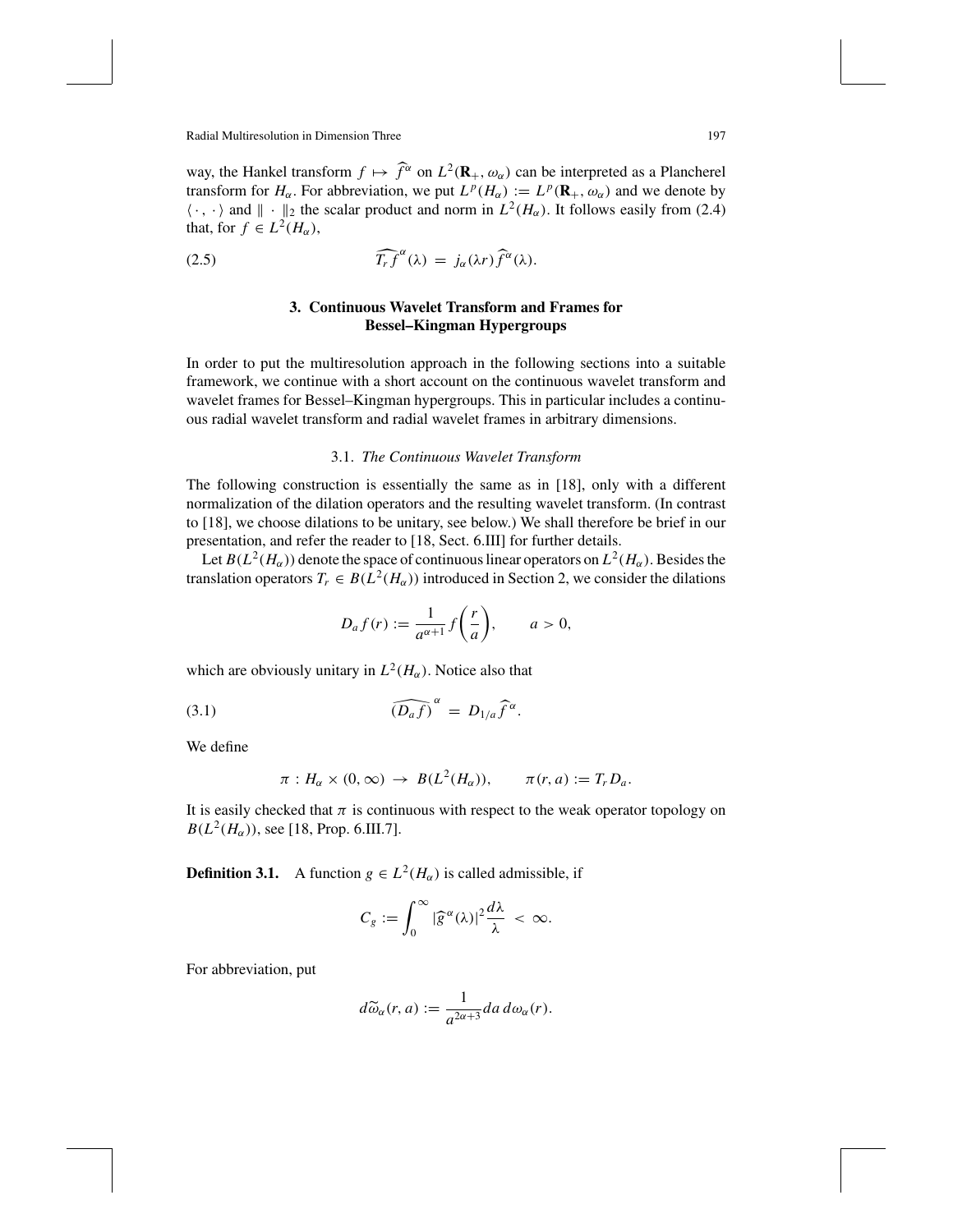The following is a reformulation of [18, Theorem 6.III.1] in terms of our notation:

**Theorem 3.2** (Plancherel Theorem). *If*  $g \in L^2(H_\alpha)$  *is admissible, then, for all*  $f \in$  $L^2(H_\alpha)$ ,

$$
\int_{H_{\alpha}\times(0,\infty)}|\langle f,\pi(r,a)g\rangle|^2 d\widetilde{\omega}_{\alpha}(r,a) = C_g \cdot \|f\|_2^2.
$$

Polarization further implies for admissible  $g_1$ ,  $g_2$  and arbitrary  $f_1$ ,  $f_2 \in L^2(H_\alpha)$  the orthogonality relation

$$
\int_{H_{\alpha}\times(0,\infty)}\langle f_1,\pi(r,a)g_1\rangle\overline{\langle f_2,\pi(r,a)g_2\rangle}d\widetilde{\omega}_{\alpha}(r,a) = \langle f_1,f_2\rangle\cdot\int_0^{\infty}\overline{\widehat{g}_1^{\alpha}(\lambda)}\,\widehat{g}_2^{\alpha}(\lambda)\frac{d\lambda}{\lambda}.
$$

**Definition 3.3.** Let  $g \in L^2(H_\alpha)$  be admissible. The mapping

$$
\Psi_g: L^2(H_\alpha) \to L^2(H_\alpha \times (0,\infty), \widetilde{\omega}_\alpha), \qquad \Psi_g f(r,a) := \langle f, \pi(r,a)g \rangle,
$$

is called the wavelet transform on  $H_\alpha$  with analyzing wavelet *g*. For  $\alpha = d/2 - 1$ , it coincides with the continuous wavelet transform on  $\mathbf{R}^d$  of a radial function f with radial wavelet *g*, see [17].

Some types of inversion formulas for this transform can be found in [18].

## 3.2. *Bessel Frames*

Let us now turn to possible discretizations. In order to obtain discrete versions of the usual wavelet transform on **R**, it is standard to use sampling lattices of the type  $\{(nba^k, a^k), k, n \in \mathbb{Z}\}\)$  with constants  $a > 1, b > 0$ . Here the discretization of the translation parameter is in accordance with the related group structure of **R** and is therefore (in general) not appropriate for radial wavelet analysis. Following Epperson and Frazier [7], we propose lattices where the discretization of the translation parameter involves the positive zeros  $0 < v_{\alpha,1} < v_{\alpha,2} < \cdots$  of the Bessel function  $j_{\alpha}$ . By a result of McMahon, these are asymptotically distributed according to

$$
\nu_{\alpha,n} = \left(n + \frac{\alpha}{2} - \frac{1}{4}\right)\pi + O\left(\frac{1}{n}\right).
$$

A standard lattice in  $H_{\alpha} \times (0, \infty)$  is given by

$$
\{(v_{\alpha,n} \, ba^k \, , \, a^k), \, k \in \mathbb{Z}, \, n \in \mathbb{N}\} \qquad (a > 1, \, b > 0).
$$

The "almost orthogonal" radial wavelet expansions of Epperson and Frazier [7] are based on this type of sampling lattice (with  $a = 2$ ). In the following result, the discretization of the dilation parameter is still rather arbitrary.

**Theorem 3.4.** *Let Q be a countable subset of*  $(0, \infty)$  *and let g*  $\in L^2(H_\alpha)$ . Assume that  $\sup p \widehat{g}^{\alpha}$  *is contained in* [0, *l*] *for some l* > 0, *i.e.*,  $\widehat{g}^{\alpha} = 0$  *a.e. on* (*l*,  $\infty$ ), *and that there*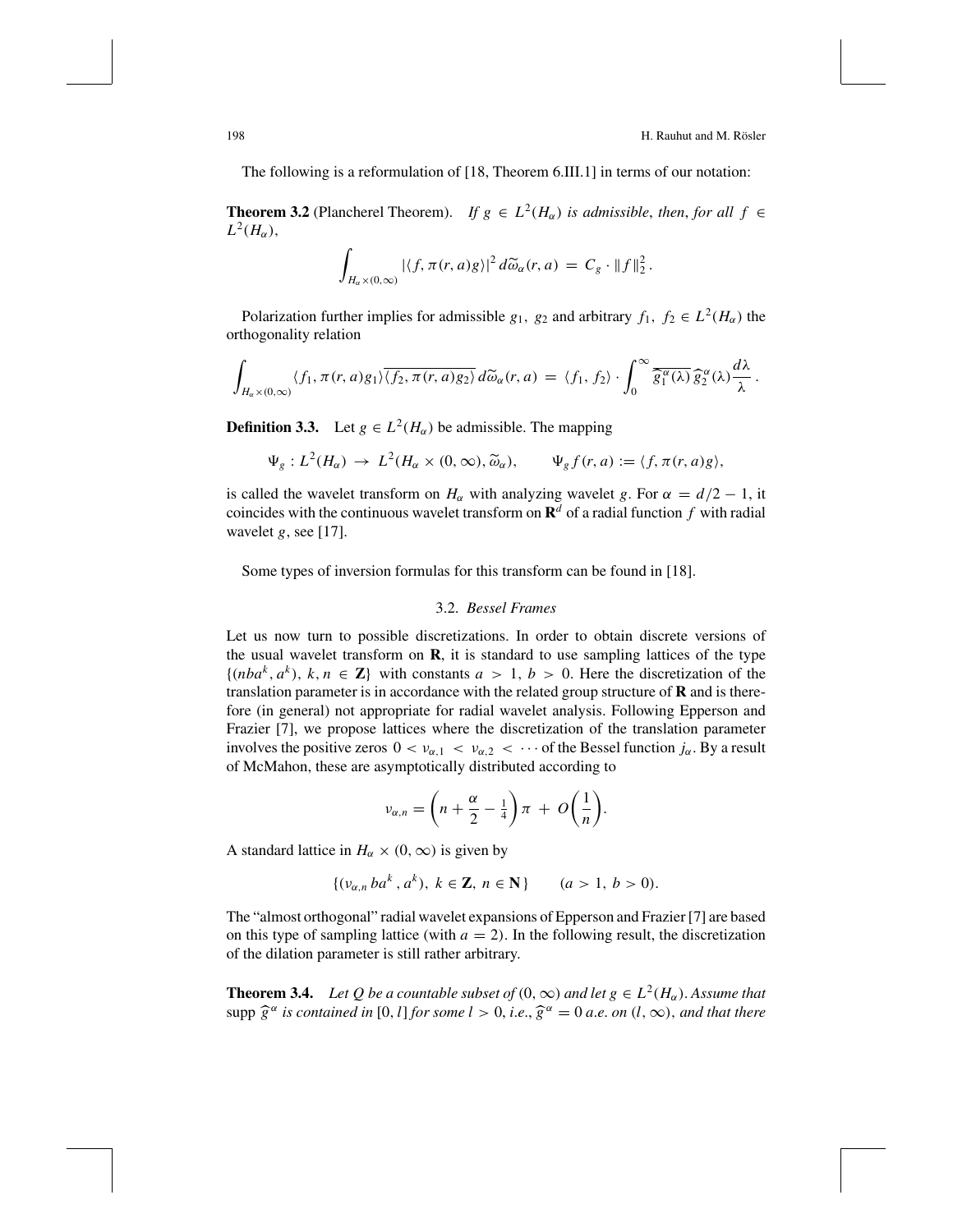*exist constants A*, *B* > 0 *such that*

$$
A \leq \sum_{q \in Q} |\widehat{g}^{\alpha}(q\lambda)|^2 \leq B \quad \text{for almost all } \lambda \in \mathbf{R}_+.
$$

*For*  $n \in \mathbb{Z}$  *and*  $q \in Q$  *define "wavelets"*  $g_{n,q} \in L^2(H_\alpha)$  *by* 

$$
g_{n,q} := M_n^{\alpha} \cdot T_{r_nq} D_q(g) = M_n^{\alpha} \pi(r_nq,q)g,
$$

*where*

$$
r_n := \frac{1}{l} \nu_{\alpha,n} \quad \text{and} \quad M_n^{\alpha} = \frac{2^{(1-\alpha)/2} \nu_{\alpha,n}^{\alpha}}{\sqrt{\Gamma(\alpha+1)} \, |J_{\alpha+1}(\nu_{\alpha,n})|}.
$$

*Then the set*  ${g_{n,q} : n \in \mathbb{N}, q \in Q}$  *is a frame for*  $L^2(H_\alpha)$  *with frame bounds*  $Al^{2\alpha+2}$ *and Bl*<sup>2 $\alpha$ +2. *This means that, for*  $f \in L^2(H_\alpha)$ ,</sup>

$$
Al^{2\alpha+2} \cdot ||f||_2^2 \le \sum_{q \in Q} \sum_{n \in \mathbb{N}} |\langle g_{n,q}, f \rangle|^2 \le Bl^{2\alpha+2} \cdot ||f||_2^2.
$$

**Proof.** The decisive point in the proof is the fact that the normalized Fourier–Bessel functions

$$
\rho_n^{\alpha}(\lambda) := M_n^{\alpha} j_{\alpha}(\nu_{\alpha,n}\lambda), \qquad n \in \mathbb{N},
$$

form an orthonormal basis of the Hilbert space  $X_\alpha := L^2([0, 1], \omega_\alpha|_{[0,1]})$ ; see, e.g., Erdélyi et al.  $[8]$ . Using  $(3.1)$  and  $(2.5)$ , we write

$$
\widehat{g}_{n,q}^{\alpha}(\lambda) = M_n^{\alpha} j_{\alpha}(r_n q \lambda) D_{1/q} \widehat{g}^{\alpha}(\lambda) = \rho_n^{\alpha} \left(\frac{q}{l} \lambda\right) D_{1/q} \widehat{g}^{\alpha}(\lambda).
$$

By the Plancherel theorem for the Hankel transform, we obtain

$$
\langle g_{n,q}, f \rangle = \langle \widehat{g}_{n,q}^{\alpha}, \widehat{f}^{\alpha} \rangle = \int_0^{\infty} \rho_n^{\alpha} \left( \frac{q}{l} \lambda \right) D_{1/q} \widehat{g}^{\alpha}(\lambda) \overline{\widehat{f}^{\alpha}(\lambda)} d\omega_{\alpha}(\lambda)
$$
  
= 
$$
\int_0^{\infty} \rho_n^{\alpha} D_{1/l}(\widehat{g}^{\alpha}) D_{q/l}(\widehat{f}^{\alpha}) d\omega_{\alpha} = \langle D_{1/l}(\widehat{g}^{\alpha}) D_{q/l}l(\widehat{f}^{\alpha}), \rho_n^{\alpha} \rangle_{X_{\alpha}},
$$

where for the last identity we used that the support of  $D_{1/l}(\hat{g}^{\alpha})$  is contained in [0, 1]. Parseval's identity for  $X_\alpha$  now yields

$$
\sum_{n\in\mathbb{N}}|\langle g_{n,q},f\rangle|^2 = \int_0^1 |D_{1/l}(\widehat{g}^\alpha)D_{q/l}l(\overline{\widehat{f}^\alpha})|^2 d\omega_\alpha
$$
  
=  $l^{2\alpha+2} \int_0^\infty |\widehat{g}^\alpha(q\lambda)|^2 |\widehat{f}^\alpha(\lambda)|^2 d\omega_\alpha(\lambda).$ 

Hence,

$$
\sum_{q\in Q}\sum_{n\in\mathbf{N}}|\langle g_{n,q}\,,f\rangle|^2= l^{2\alpha+2}\int_0^\infty|\widehat{f}^\alpha(\lambda)|^2\left(\sum_{q\in Q}|\widehat{g}^\alpha(q\lambda)|^2\right)d\omega_\alpha(\lambda).
$$

This implies the assertion.

٠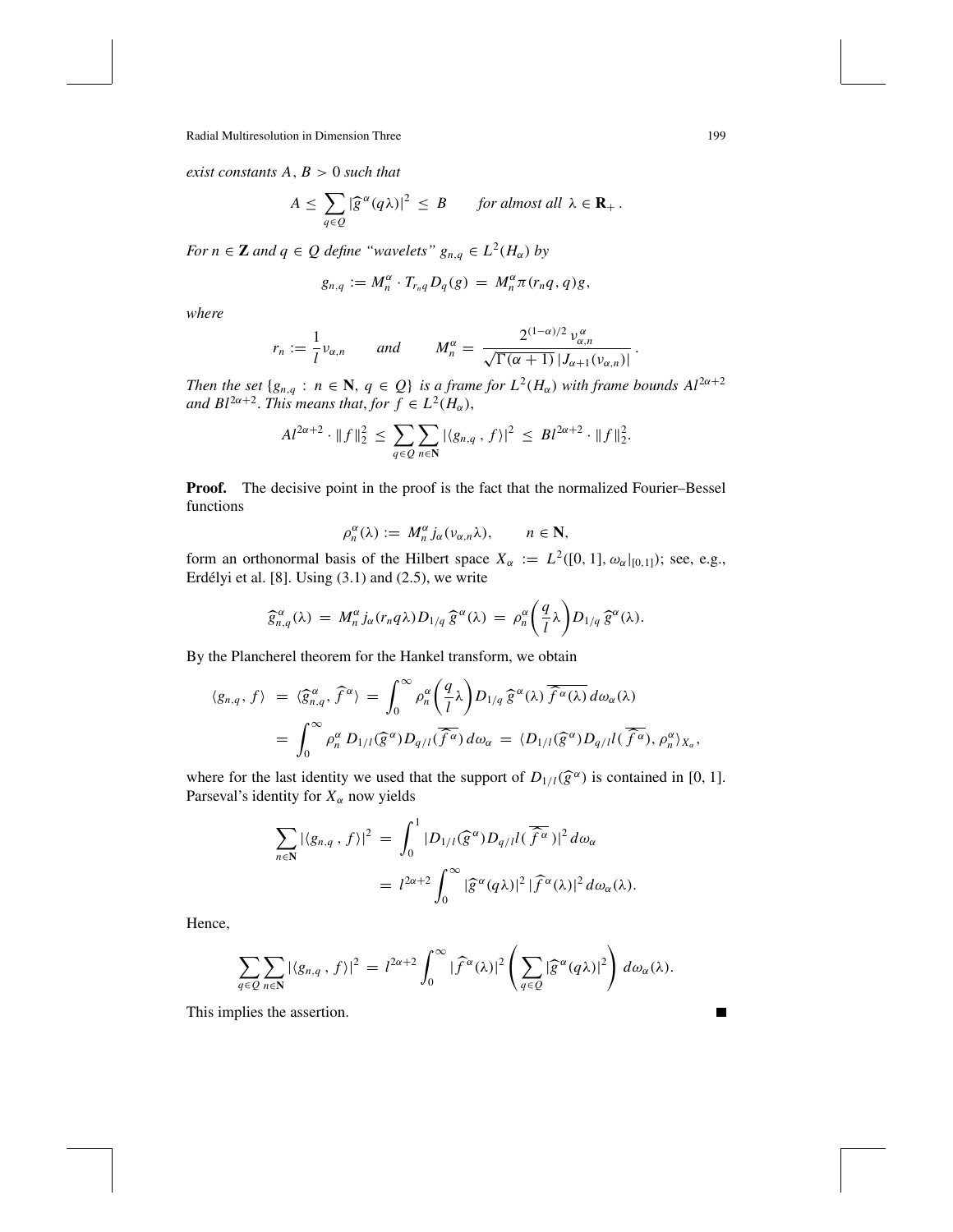The second condition of this theorem is rather implicit. Following, e.g., Bernier and Taylor [3], it is possible to obtain sufficient criteria which are easier to check by introducing the concept of "frame generators." But in order to stay concise, we restrict ourselves to the most interesting special case of a standard lattice as defined above. Here  $Q = \{a^k, k \in \mathbb{Z}\}\$  with  $a > 1$ .

**Proposition 3.5.** *Suppose that*  $g \in L^2(H_\alpha)$  *satisfies the following conditions:* 

- (i)  $\hat{g}^{\alpha}$  *has compact support which is contained in the open interval*  $(0, \infty)$ ;
- (ii) ess inf  $\{|\hat{g}^{\alpha}(\lambda)| : \lambda \in [a^n, a^{n+1}]\} \ge \sigma$  for some  $n \in \mathbb{Z}$  and  $\sigma > 0$ ;
- (iii)  $\tau := \|\widehat{g}^{\alpha}\|_{\infty} < \infty$ .

*Then there exists a constant M* > 0 *such that*

(3.2) 
$$
\sigma^2 \leq \sum_{k \in \mathbf{Z}} |\widehat{g}^{\alpha}(a^k \lambda)|^2 \leq M \tau^2 \quad \text{for almost all } \lambda \in \mathbf{R}_+.
$$

*Consequently, the set*  $\{g_{n,a^k}: n \in \mathbb{N}, k \in \mathbb{Z}\}$  *is a frame for*  $L^2(H_\alpha)$  *with bounds*  $\sigma^2 l^{2\alpha+2}$ and  $M\tau^2 l^{2\alpha+2}$ .

**Proof.** We use the arguments of [3, Sect. 4] in a simplified form which is adapted to our situation. Put  $F := [1, a)$ . Then the intervals  $a^n F = [a^n, a^{n+1}), n \in \mathbb{Z}$ , form a disjoint cover of  $(0, \infty)$ . As  $T := \sup p \hat{g}^{\alpha}$  is compact in  $(0, \infty)$ , it is covered by finitely many of the  $a^nF$ . This implies that

$$
M := \sup_{\lambda \in (0,\infty)} \sharp \{k \in \mathbb{Z} : \lambda \in a^{-k}T\}
$$

is finite. By (iii), this gives the upper bound in (3.2). The lower bound follows from (ii) together with the fact that the  $a^nF$  cover  $(0, \infty)$ .

#### **4. Radial Multiresolution Analysis in R**<sup>3</sup>

Radial analysis in **R**<sup>3</sup> corresponds to the Bessel–Kingman hypergroup  $H_{\alpha}$  with  $\alpha = \frac{1}{2}$ . For convenience we shall usually omit the subscript  $\frac{1}{2}$  and put

$$
d\omega(r) := d\omega_{1/2}(r) = \sqrt{\frac{2}{\pi}} r^2 dr, \qquad \widehat{f} := \widehat{f}^{1/2}, \qquad j(r) := j_{1/2}(r) = \frac{\sin r}{r}.
$$

We further write *H* instead of  $H_{1/2}$  and denote by  $\langle \cdot, \cdot \rangle$  and  $\| \cdot \|_2$  the scalar product and norm in  $L^2(H) = L^2(H, \omega)$ , respectively. Notice that the Bessel function *j* is even on **R**. Hence it is natural to assume the Hankel transform

$$
\widehat{f}(\lambda) = \int_0^\infty j(\lambda r) f(r) d\omega(r)
$$

of  $f \in L^2(H)$  to be continued to an even function on **R** as well. We shall always do this throughout the paper. We also mention that by a change of variables, the generalized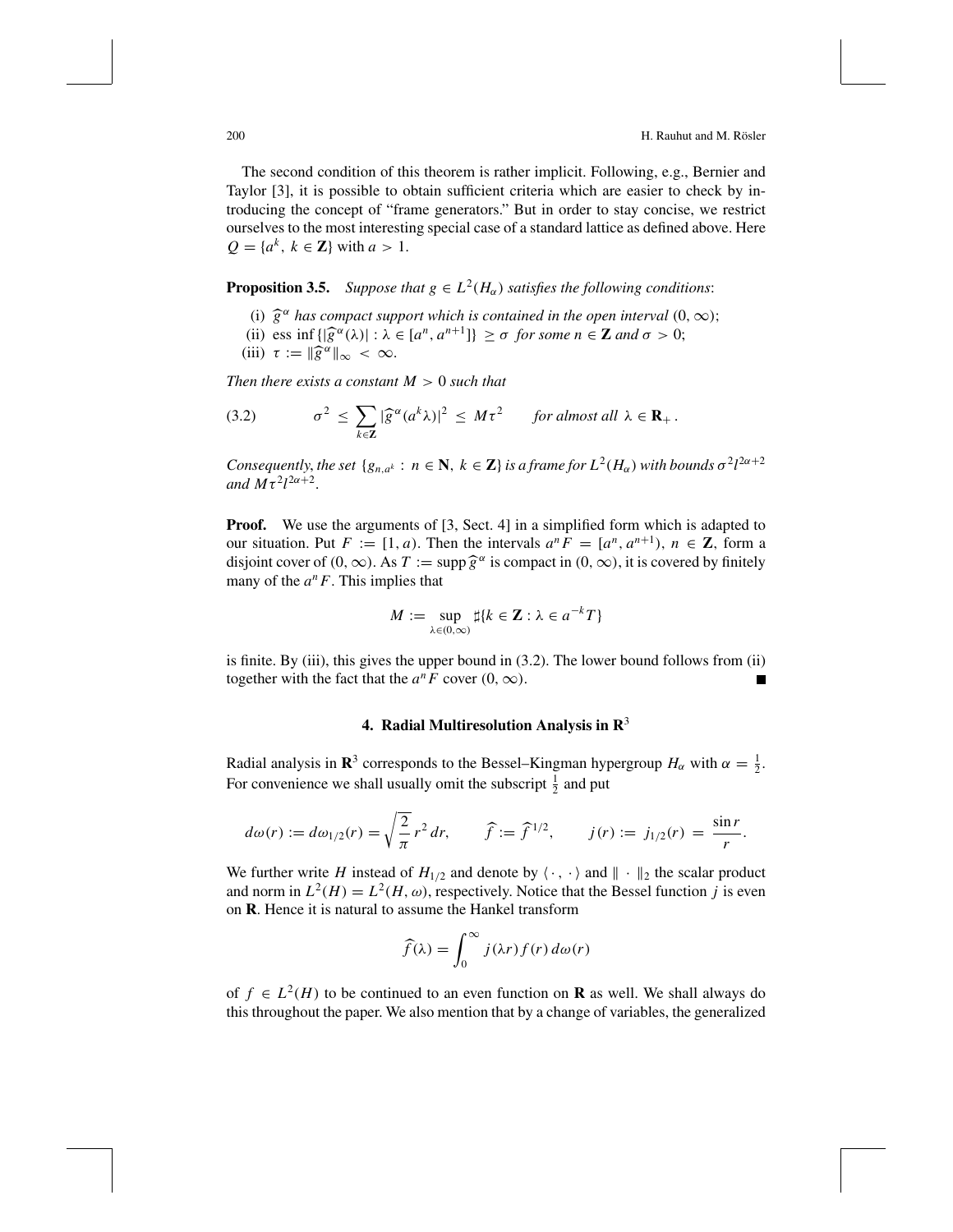translation  $(2.2)$  on *H* can be written in the simple form

(4.1) 
$$
T_r f(s) = \frac{1}{2rs} \int_{|r-s|}^{r+s} f(t) t \, dt.
$$

The nonnegative zeros of the Bessel function *j* are given by

$$
t_k := k\pi, \qquad k \in \mathbf{N},
$$

and the normalized Fourier–Bessel functions

(4.2) 
$$
\rho_k(r) := M_k \, j(t_k r) \quad \text{with } M_k = 2^{1/4} \pi^{5/4} k
$$

form an orthonormal basis of the Hilbert space  $L^2([0, 1], \omega|_{[0,1]})$ . This is equivalent to the obvious fact that the functions

$$
s_k(r) := (2/\pi)^{1/4} r \rho_k(r) = \sqrt{2} \sin(k\pi r), \qquad k \in \mathbb{N},
$$

are an orthonormal basis for  $L^2[0, 1] := L^2([0, 1], dr)$ . It will be of importance in the following that the  $s_k$  are 2-periodic.

Let us come to the definition of a radial multiresolution analysis (MRA) for  $\mathbb{R}^3$ , i.e., for the Bessel–Kingman hypergroup *H*. It is close to the well-known definition of Mallat [16] for **R**. For convenience, we introduce the notation

$$
T^{(k)} := T_{t_k} = T_{k\pi} \qquad (k \in \mathbf{N}).
$$

If  $f \in L^2(H)$ , then according to (2.5),

(4.3) 
$$
(M_k T^{(k)} f)^\wedge(\lambda) = \rho_k(\lambda) \widehat{f}(\lambda) = \left(\frac{\pi}{2}\right)^{1/4} \frac{s_k(\lambda)}{\lambda} \widehat{f}(\lambda).
$$

**Definition 4.1** (Radial Multiresolution Analysis). A radial MRA for  $\mathbb{R}^3$  is a sequence { $V_j$ }<sub>*j*∈**Z** of closed linear subspaces of  $L^2(H)$  such that:</sub>

- (1) *V<sub>j</sub>* ⊆ *V<sub>j+1</sub>* for all *j* ∈ **Z**;
- $(2)$   $\bigcap_{j=-\infty}^{\infty} V_j = \{0\};$
- (3)  $\bigcup_{j=-\infty}^{\infty} V_j$  is dense in  $L^2(H)$ ;
- (4) *f* ∈ *V<sub>j</sub>* if and only if *f* (2⋅) ∈ *V<sub>j+1</sub>*; and
- (5) there exists a function  $\varphi \in L^2(H)$  such that

$$
B_{\varphi} := \{ M_k T^{(k)} \varphi : k \in \mathbf{N} \}
$$

is a Riesz basis of  $V_0$ , i.e., span  $B_\varphi$  is dense in  $V_0$  and there exist constants  $A, B > 0$ such that

$$
A\|\alpha\|_2^2 \ \leq \ \left\|\sum_{k=1}^\infty \alpha_k M_k T^{(k)}\varphi\,\right\|_2^2 \ \leq \ B\|\alpha\|_2^2
$$

for all  $\alpha = (\alpha_k)_{k \in \mathbb{N}} \in l^2(\mathbb{N})$ ; here  $\|\alpha\|_2 = (\sum_{k=1}^{\infty} |\alpha_k|^2)^{1/2}$ .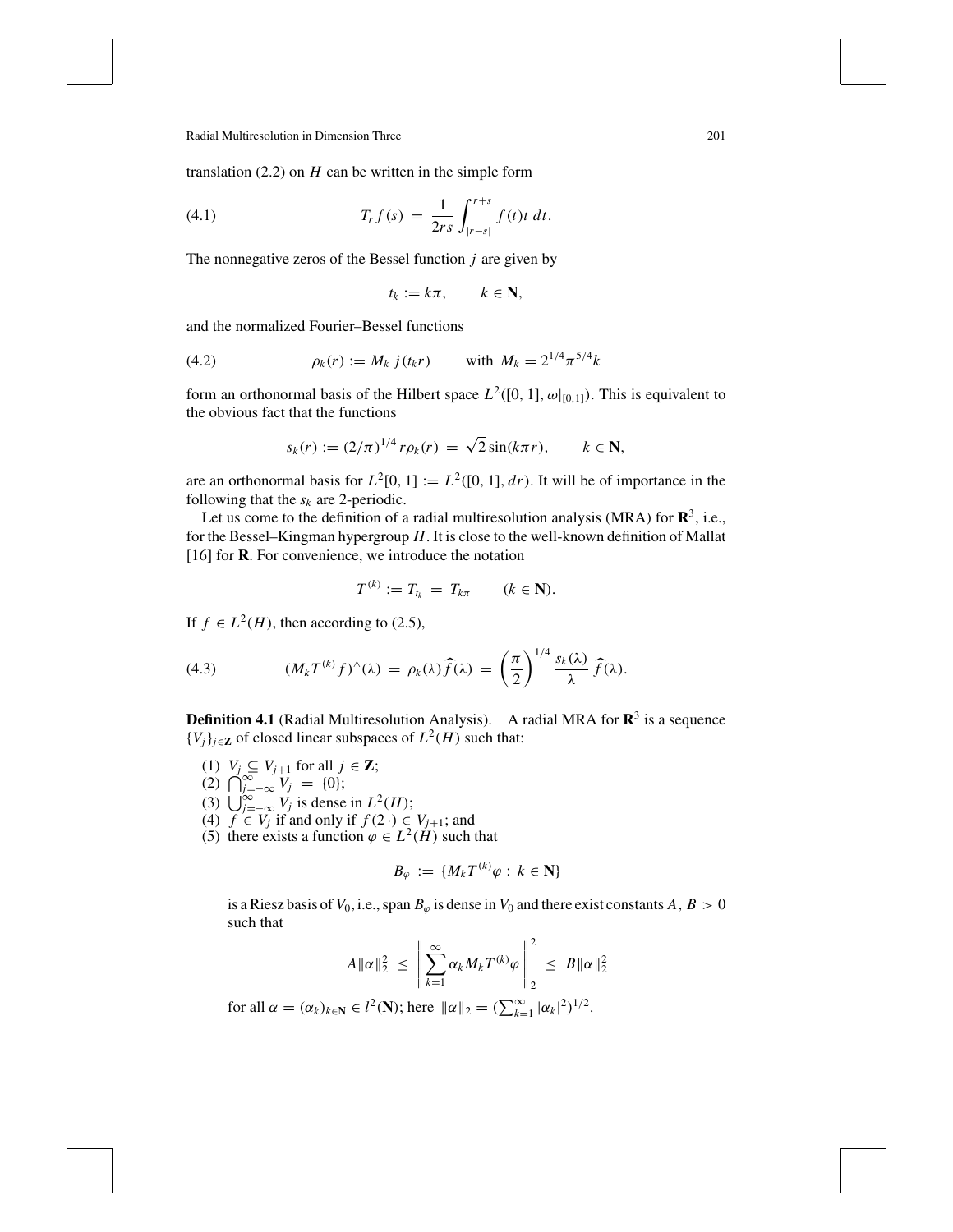The function  $\varphi$  in (5) is called a scaling function for the MRA  $\{V_i\}$ . We remark explicitly that in contrast to the classical case,  $\varphi$  itself is not contained in  $V_0$ , and  $V_0$  is not shift invariant; in fact, if  $f \in V_0$ , then  $T^{(k)} f \notin V_0$  for all *k*. This will be shown in Corollary 4.6 below.

Our first aim is to determine an orthonormal basis for  $V_0$  from its Riesz basis, i.e., a function  $\varphi^* \in L^2(H)$  such that  $B_{\varphi^*}$  constitutes an orthonormal basis for  $V_0$ . For  $\varphi \in L^2(H)$  we define

$$
P_{\varphi}(\lambda) \; := \; \sum_{n=-\infty}^{\infty} |\widehat{\varphi}(\lambda + 2n)|^2,
$$

which is even and 2-periodic on **R**.

**Proposition 4.2.** *Let*  $\varphi \in L^2(H)$  *and*  $A, B > 0$ *. Then* 

(4.4) 
$$
A \| \alpha \|_2^2 \leq \left\| \sum_{k=1}^{\infty} \alpha_k M_k T^{(k)} \varphi \right\|_2^2 \leq B \| \alpha \|_2^2 \quad \text{for all } \alpha \in l^2(\mathbf{N})
$$

*if and only if*

(4.5) 
$$
A \le P_{\varphi}(\lambda) \le B \quad \text{for almost all } \lambda \in \mathbf{R}.
$$

**Proof.** Let  $\alpha \in l^2(\mathbb{N})$  be an arbitrary finite sequence. Define

(4.6) 
$$
\widetilde{\alpha} := \sum_{k=1}^{\infty} \alpha_k s_k \in L^2[0, 1].
$$

We may regard  $\tilde{\alpha}$  as an odd, 2-periodic function on **R**. By the Plancherel theorem for the Hankel transform and (4.3) Hankel transform and (4.3),

$$
\left\| \sum_{k=1}^{\infty} \alpha_k M_k T^{(k)} \varphi \right\|_2^2 = \left\| \sum_{k=1}^{\infty} \alpha_k \rho_k \widehat{\varphi} \right\|_2^2 = \int_0^{\infty} \left| \sum_{k=1}^{\infty} \alpha_k s_k(\lambda) \right|^2 |\widehat{\varphi}(\lambda)|^2 d\lambda
$$
  
=  $\frac{1}{2} \int_{-\infty}^{\infty} |\widetilde{\alpha}(\lambda)|^2 |\widehat{\varphi}(\lambda)|^2 d\lambda = \frac{1}{2} \int_{-1}^1 |\widetilde{\alpha}(\lambda)|^2 P_{\varphi}(\lambda) d\lambda$   
=  $\int_0^1 |\widetilde{\alpha}(\lambda)|^2 P_{\varphi}(\lambda) d\lambda.$ 

The  $s_k$  forming an orthonormal basis of  $L^2[0, 1]$ , we have  $\|\alpha\|_2 = \|\widetilde{\alpha}\|_{L^2[0, 1]}$ . As the finite sequences form a dense subspace of  $l^2(\mathbf{N})$ , this implies the assertion. г

With  $A = B = 1$  we immediately obtain

**Corollary 4.3.** *For*  $\varphi \in L^2(H)$  *the following statements are equivalent:* 

(1) *the set*  $B_{\varphi} = \{M_k T^{(k)} \varphi : k \in \mathbb{N}\}\$ is orthonormal in  $L^2(H)$ ; (2)  $P_{\varphi} = 1$  *a.e.*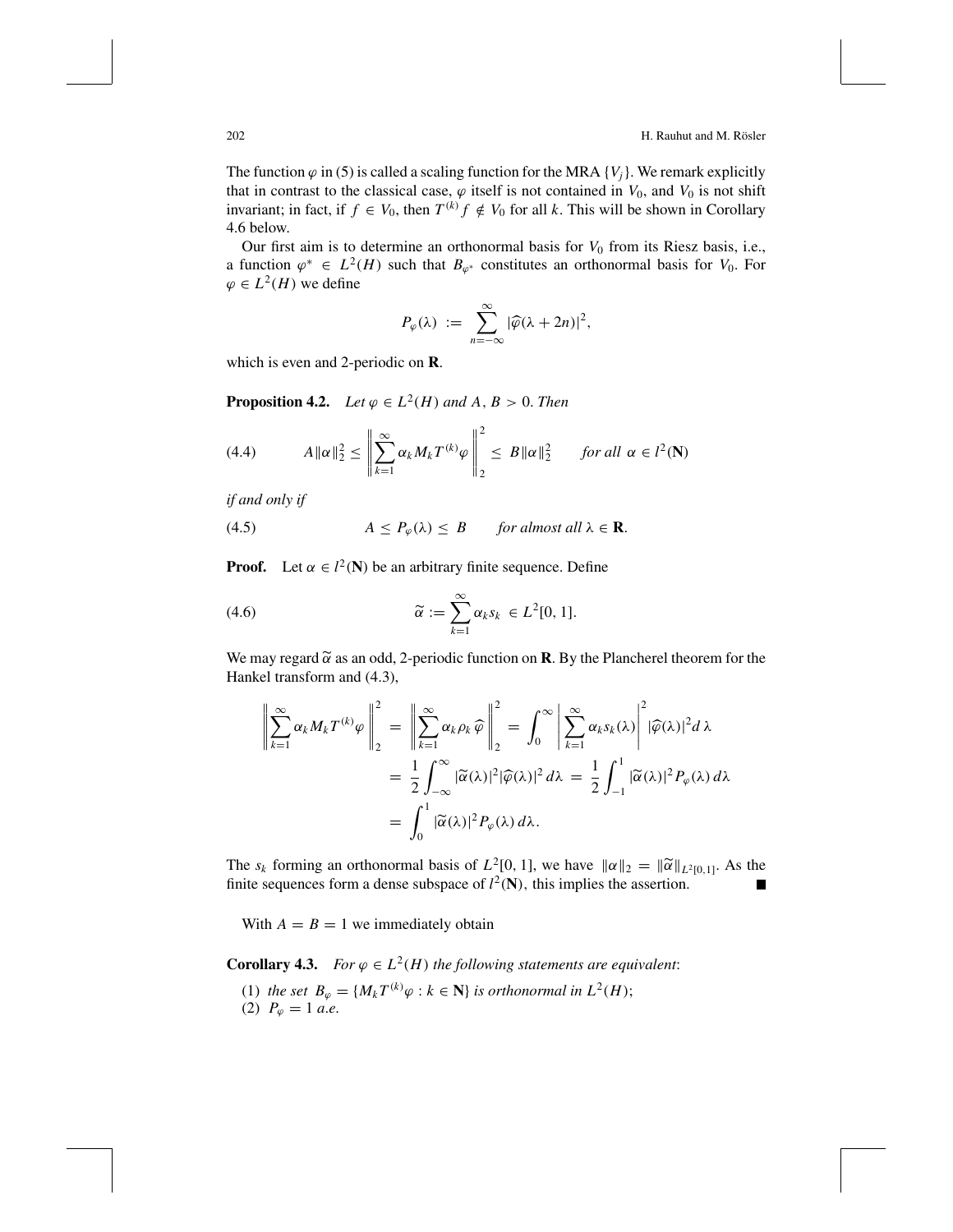For  $\varphi \in L^2(H)$ , put

$$
V_{\varphi} := \overline{\text{span } B_{\varphi}},
$$

the closure being taken in  $L^2(H)$ . The set  $B_{\varphi}$  is a Riesz basis of  $V_{\varphi}$  if and only if there exist constants  $A, B > 0$  such that the equivalent conditions of Proposition 4.2 are satisfied. This will be a standard requirement in the sequel, and we therefore introduce a separate notation:

**Definition 4.4.** A function  $\varphi \in L^2(H)$  satisfies condition (RB) if  $B_{\varphi}$  is a Riesz basis of  $V_{\varphi}$ .

As before, we shall often consider functions from  $L^2[0, 1]$  as odd, 2-periodic functions on **R**. We therefore define

 $S := {\alpha : \mathbf{R} \to \mathbf{C}, \alpha|_{[0,1]} \in L^2[0,1], \alpha(-x) = -\alpha(x), \alpha(x+2) = \alpha(x)$  for almost all *x* }.

*S* is a Hilbert space with norm  $\| \cdot \|_{L^2[0,1]}$ .

**Lemma 4.5.** *Let*  $\varphi \in L^2(H)$  *satisfy* (RB). *Then for*  $f \in L^2(H)$  *we have the equivalence*

$$
f \in V_{\varphi} \quad \Leftrightarrow \quad \widehat{f}(\lambda) = \frac{\beta(\lambda)}{\lambda} \widehat{\varphi}(\lambda) \quad \text{with } \beta \in S.
$$

*The function*  $f \in V_{\varphi}$  *corresponding to*  $\beta = \sum_{k=1}^{\infty} \alpha_k s_k \in S$  *with*  $(\alpha_k)_{k \in \mathbb{N}} \in l^2(\mathbb{N})$  *is given by*  $f = (2/\pi)^{1/4} \sum_{k=1}^{\infty} \alpha_k M_k T^{(k)} \varphi$ .

**Proof.** By (4.3) we have

$$
\frac{s_k(\lambda)}{\lambda}\widehat{\varphi}(\lambda) = \left(\frac{2}{\pi}\right)^{1/4} (M_k T^{(k)} \varphi)^{\wedge}(\lambda).
$$

The translates  $M_k T^{(k)} \varphi$  form a Riesz basis of  $V_{\varphi}$ , and hence the  $(M_k T^{(k)} \varphi)^{\wedge}$  are a Riesz basis of  $\widehat{V}_{\varphi}$ . As  $(s_k)_{k \in \mathbb{N}}$  is an orthonormal basis of *S*, this implies the assertion.

Lemma 4.5 is of particular interest when  $\varphi$  is the scaling function of an MRA  $\{V_i\}$ . Then  $V_0 = V_\varphi$ , and we easily deduce the previously mentioned lack of shift-invariance:

**Corollary 4.6.** *Let*  $\{V_j\}_{j\in\mathbf{Z}}$  *be a radial MRA. Then*  $f \in V_0$  *implies that*  $T^{(k)}f = T_{t_k}f \notin$ *V*<sub>0</sub> *for all*  $k \in \mathbb{N}$ *. Similarly,*  $f \in V_j$  *implies that*  $T_{2^{-j}t_k} f \notin V_j$  *for all*  $k \in \mathbb{N}$ *.* 

**Proof.** After rescaling it is enough to consider *V*<sub>0</sub>. Recall that  $M_k(T^{(k)}f)^\wedge = \rho_k \widehat{f}$ . But if  $\beta \in S$ , then  $\rho_k \beta \notin S$  for all *k*, because periodicity is lost. The characterization of *V*<sub> $\varphi$  = *V*<sub>0</sub> according to the previous lemma thus shows that for *f* ∈ *V*<sub>0</sub>, *T*<sup>(*k*)</sup>*f* ∉ *V*<sub>0</sub>. ■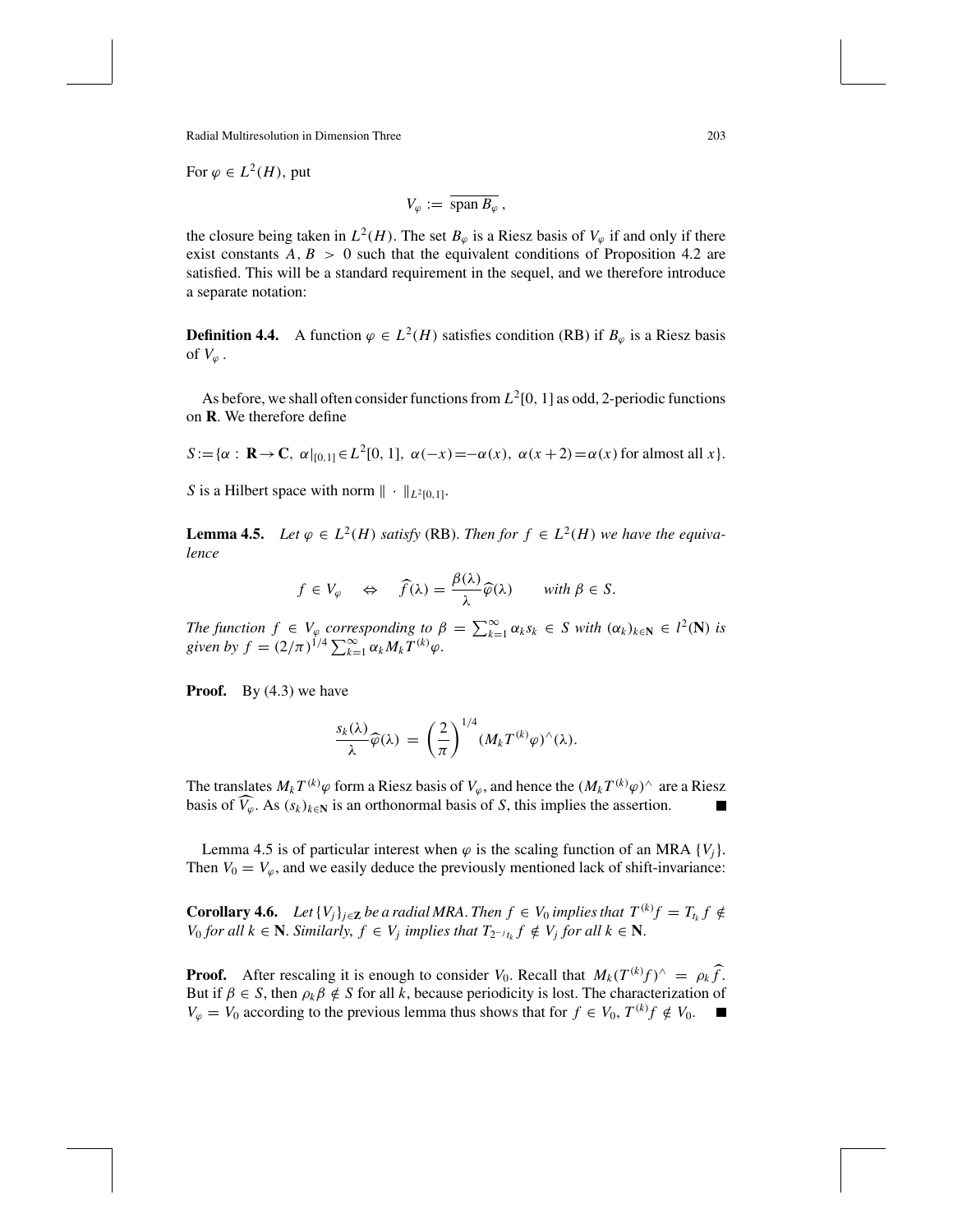In the situation of the lemma, we can easily determine an orthonormal basis of  $V_{\varphi}$  by renormalization:

**Theorem 4.7** (Orthogonalization). *Suppose*  $\varphi \in L^2(H)$  *satisfies condition* (RB). *Define*  $\varphi^*$  ∈  $L^2(H)$  *by its Hankel transform* 

$$
\widehat{\varphi^*} := \frac{\widehat{\varphi}}{\sqrt{P_{\varphi}}}.
$$

*Then*  $B_{\varphi^*} = \{M_k T^{(k)} \varphi^* : k \in \mathbb{N}\}\$  *forms an orthonormal basis of*  $V_{\varphi} = V_{\varphi^*}$ .

If  $\varphi$  is a scaling function of an MRA  $\{V_i\}$ , then  $V_{\varphi} = V_{\varphi^*} = V_0$ , and we call  $\varphi^*$  an orthonormal scaling function for {*Vj*}.

**Proof.** By definition of  $\varphi^*$  we have  $P_{\varphi^*} = 1$  a.e. and hence  $B_{\varphi^*}$  is orthonormal according to Corollary 4.3. It remains to prove that  $V_{\varphi^*} = V_{\varphi}$ . For this, we have to verify that *M<sub>k</sub>*  $T^{(k)}\varphi^*$  ∈  $V_{\varphi}$  and  $M_kT^{(k)}\varphi \in V_{\varphi^*}$  for all  $k \in \mathbb{N}$ . Employing Lemma 4.5, relation (4.3), and, finally, the relation  $s_k(r) = (\pi/2)^{1/4} r \rho_k(r)$ , one obtains that the above conditions are equivalent to

$$
\frac{s_k}{\sqrt{P_\varphi}} \in S, \qquad s_k \sqrt{P_\varphi} \in S \qquad \text{for all } k \in \mathbb{N}.
$$

But these conditions are obviously satisfied by our assumption on  $P_\varphi$ .

Let us return to our definition of a radial MRA for  $\mathbb{R}^3$ . Suppose we start with a function  $\varphi \in L^2(H)$  satisfying condition (RB) with Riesz constants *A*, *B* > 0. Define corresponding scale spaces  $\{V_j\}_{j \in \mathbb{Z}}$  by

$$
V_0 := V_{\varphi}, \qquad V_j := D_{2^{-j}} V_0,
$$

where the dilation operator  $D_a \in B(L^2(H))$  is defined as in Section 3. Then, in particular, the  $V_i$  satisfy axiom (4) of Definition 4.1. Put further

$$
(4.8) \quad \varphi_{j,k}(r) := D_{2^{-j}}(M_k T^{(k)} \varphi)(r) = 8^{j/2} M_k (T^{(k)} \varphi)(2^{j} r), \qquad j \in \mathbb{Z}, \ k \in \mathbb{N}.
$$

Then  $\langle \varphi_{j,k}, \varphi_{j,l} \rangle = \langle \varphi_{0,k}, \varphi_{0,l} \rangle$  for all *j*, *k*, *l*. Thus the  $\{ \varphi_{j,k}, k \in \mathbb{N} \}$  form a Riesz basis of  $V_j$ , with the same Riesz constants  $A$ ,  $B$  as for  $j = 0$ . In particular,

$$
V_j = \overline{\operatorname{span}\{\varphi_{j,k}, k \in \mathbf{N}\}}.
$$

Moreover, if  $B_{\varphi} = {\varphi_{0,k} : k \in \mathbb{N}}$  is an orthonormal basis for  $V_0$ , then  ${\varphi_{j,k}, k \in \mathbb{N}}$  is an orthonormal basis of  $V_i$ .

Recall now axiom (1) of Definition 4.1, which requires that the *Vj* are nested. As in the classical case, this condition can be reformulated in terms of a two-scale relation for  $\varphi$ :

**Proposition 4.8.** *For*  $\varphi$  *with* (*RB*) *and*  $\{V_j\}_{j\in\mathbf{Z}}$  *as above, the following statements are equivalent*:

(1)  $V_i \subseteq V_{i+1}$  *for all j*  $\in \mathbf{Z}$ .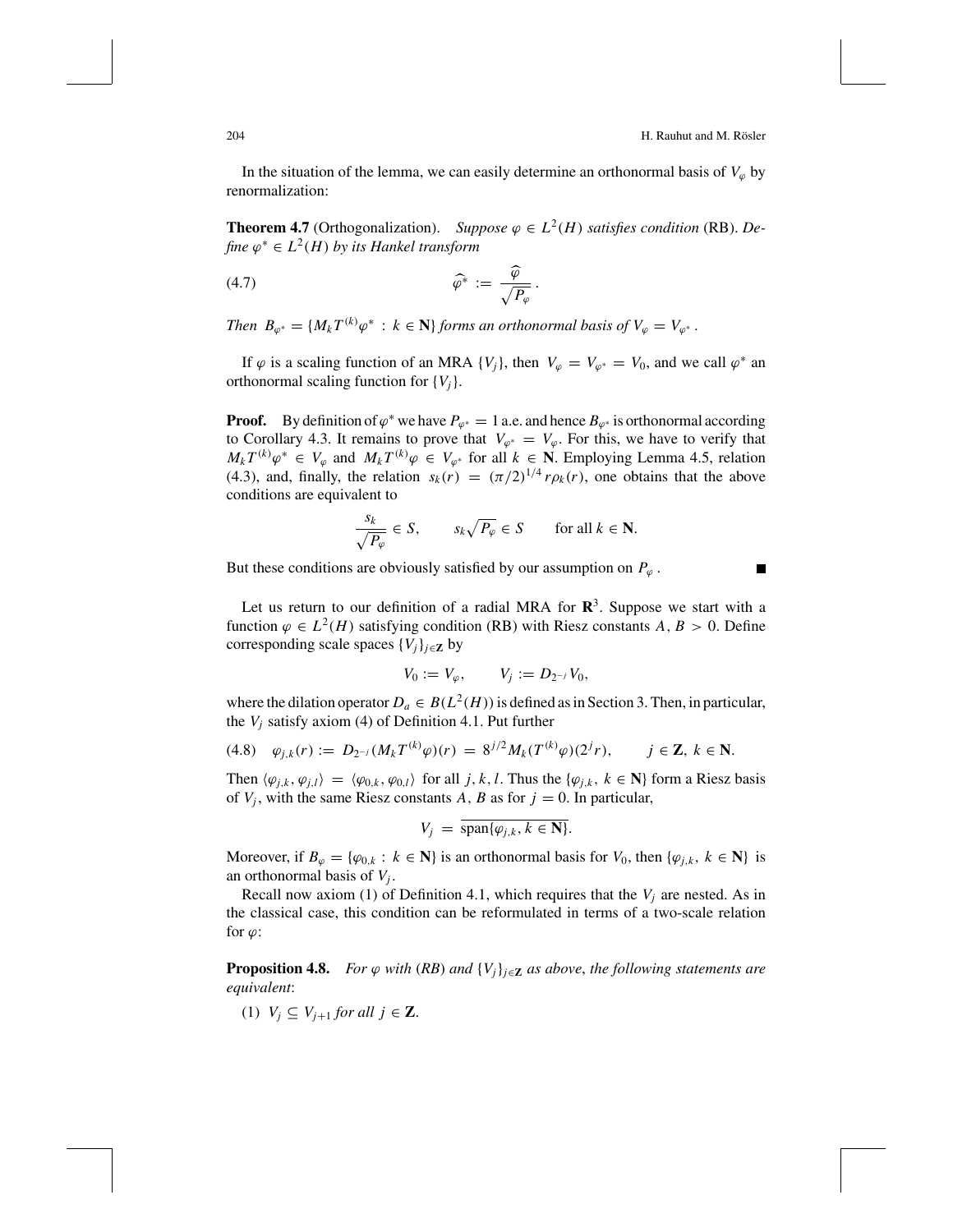$$
(2) V_{-1} \subseteq V_0.
$$

(3) *There exists a function*  $\gamma \in S$  *such that* 

(4.9) 
$$
\sin(2\pi\lambda)\widehat{\varphi}(2\lambda) = \gamma(\lambda)\widehat{\varphi}(\lambda).
$$

*In this case, the coefficients*  $(h_k)_{k \in \mathbb{N}} \in l^2(\mathbb{N})$  *in the two-scale relation* 

(4.10) 
$$
\varphi_{-1,1} = \sum_{k=1}^{\infty} h_k \varphi_{0,k}
$$

*are the coefficients in the Fourier sine series of*  $\gamma \in S$ :

$$
\gamma = \frac{1}{2} \sum_{k=1}^{\infty} h_k s_k.
$$

**Proof.** Rescaling by the factor  $2^j$  shows that (1) and (2) are equivalent. For (2), we need at least  $φ_{-1,1} ∈ V_0$ . According to Lemma 4.5 this is equivalent to the existence of a function  $\beta \in S$  such that, for almost all  $\lambda$ ,

(4.11) 
$$
\sqrt{8}M_1 j(2\pi\lambda)\widehat{\varphi}(2\lambda) = \widehat{\varphi_{-1,1}}(\lambda) = \frac{\beta(\lambda)}{\lambda}\widehat{\varphi}(\lambda).
$$

Moreover, if  $\varphi_{-1,1}$  has the expansion (4.10), then  $\beta = (\pi/2)^{1/4} \sum_{k=1}^{\infty} h_k s_k$ . In turn, equation (4.11) is equivalent to relation (4.9) with  $\gamma = (8\pi)^{-1/4}\beta$ . This gives the stated connection between  $\gamma$  and  $\varphi_{-1,1}$ . It remains to show that  $\varphi_{-1,1} \in V_0$  (or, equivalently, relation (4.9)) already implies that  $\varphi_{-1,k}$  ∈  $V_0$  for all  $k$  ∈ **N**. As above, the latter is equivalent to

(4.12) 
$$
\sin(2k\pi\lambda)\widehat{\varphi}(2\lambda) = k\gamma_k(\lambda)\widehat{\varphi}(\lambda)
$$

with  $\gamma_k \in S$ . The relation between  $\gamma_k$  and  $\varphi_{-1,k}$  is now given by

$$
\gamma_k = \frac{1}{2k} \sum_{l=1}^{\infty} h_l^{(k)} s_k, \qquad \varphi_{-1,k} = \sum_{l=1}^{\infty} h_l^{(k)} \varphi_{0,l}.
$$

Comparison of (4.9) with (4.12) yields

(4.13) 
$$
\gamma_k(\lambda) = \gamma(\lambda) \frac{\sin(2k\pi\lambda)}{k \sin(2\pi\lambda)} = \gamma(\lambda) U_{k-1}(\cos 2\pi\lambda)
$$

where

$$
U_k(x) = \frac{\sin((k+1)t)}{(k+1)\sin t}, \qquad x = \cos t,
$$

denotes the *k*th Chebychev polynomial of the second kind, normalized such that  $U_k(1) =$ 1. Thus given  $\gamma \in S$ , we define

$$
\gamma_k(\lambda) := \gamma(\lambda)U_{k-1}(\cos 2\pi\lambda).
$$

As  $U_{k-1}$  is bounded on [−1, 1],  $\gamma_k$  is contained in *S* as well, and hence  $\varphi_{-1,k} \in V_0$ . ■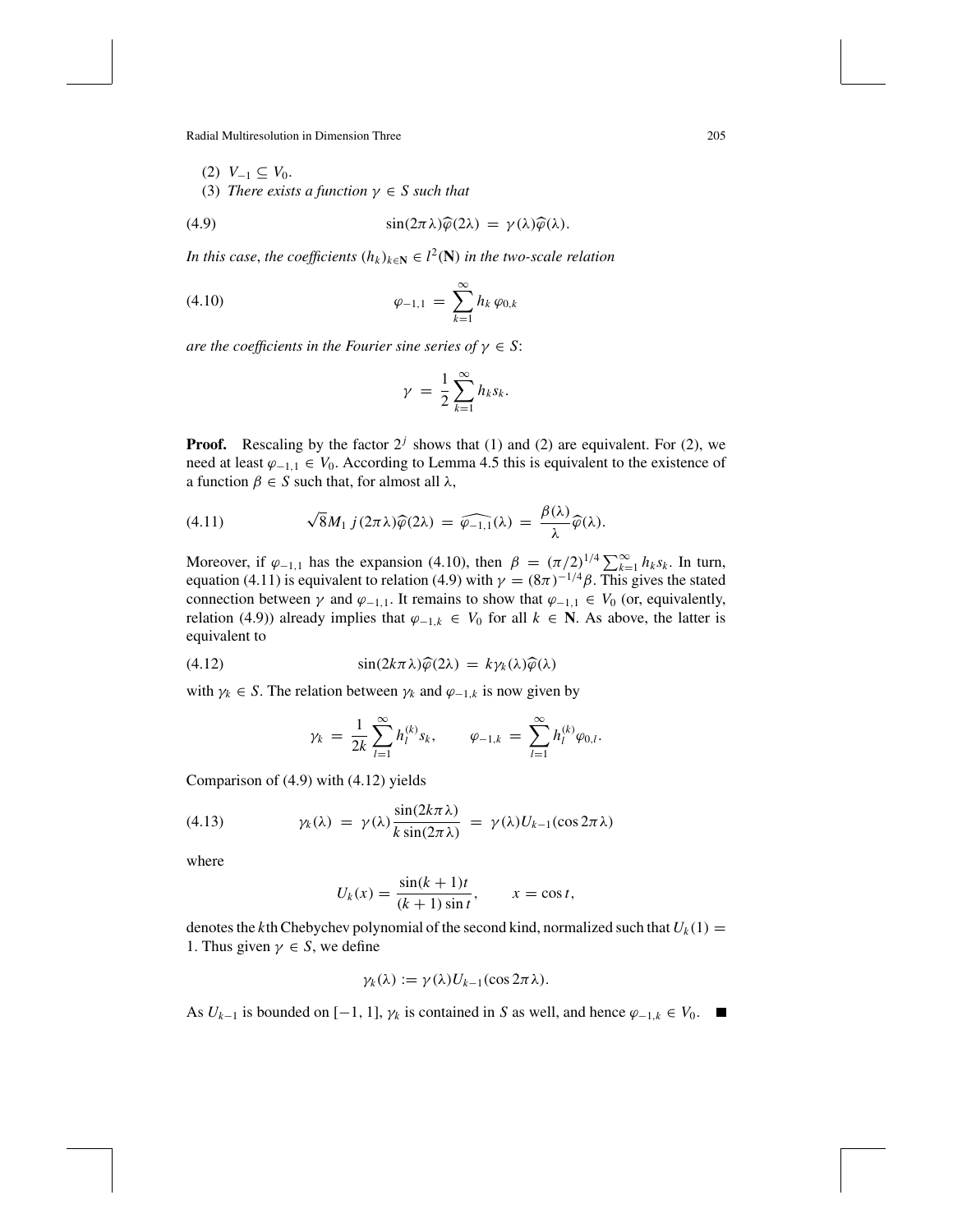206 H. Rauhut and M. Rösler

Let us now consider the remaining axioms (2) and (3) of a radial MRA.

**Theorem 4.9.** *Let*  $\varphi \in L^2(H)$  *satisfy condition* (RB) *and assume that the scale spaces* 

$$
V_j = \text{span}\{\varphi_{j,k} : k \in \mathbf{N}\}, \quad j \in \mathbf{Z},
$$

*satisfy*  $V_{-1} \subseteq V_0$ . *Suppose further that*  $|\hat{\varphi}|$  *is continuous at* 0. *Then*  $\{V_j\}_{j \in \mathbb{Z}}$  *is a radial MRA if and only if*  $\widehat{\varphi}(0) \neq 0$ . *Moreover*,  $\varphi$  *is an orthonormal scaling function if and only if*  $|\widehat{\varphi}(0)| = 1$ .

We remark that continuity of  $\hat{\varphi}$  at 0 (even on  $\mathbf{R}_{+}$ ) is, for example, guaranteed if  $\varphi \in L^2(H) \cap L^1(H)$ .

**Proof.** We have to check axioms (2) and (3). This may be done by slight modifications of standard arguments in the affine case. The condition on  $\hat{\varphi}$  at 0 will be needed only for (3). We define an orthonormal scaling function  $\varphi^*$  according to Theorem 4.7. The orthogonal projection  $P_j$  of  $L^2(H)$  onto  $V_j$  is then given by

$$
P_j f = \sum_{k=1}^{\infty} \langle f, \varphi_{j,k}^* \rangle \varphi_{j,k}^*
$$

where the  $\varphi_{j,k}^*$  are defined as in (4.8). For (2), we need to show that  $\lim_{j\to-\infty} ||P_j f||_2 = 0$ for all  $f \in L^2(H)$ . Since functions with compact support are dense in  $L^2(H)$ , we may assume that supp  $f$  is contained in a compact interval  $[0, R]$ . Parseval's equation then implies

$$
||P_j f||_2^2 = \sum_{k=1}^{\infty} |\langle f, \varphi_{j,k}^* \rangle|^2 \le \sum_{k=1}^{\infty} \left| \int_0^R f(r) \overline{\varphi_{j,k}^* (r)} d\omega(r) \right|^2
$$
  

$$
\le ||f||_2^2 \cdot \int_0^R \sum_{k=1}^{\infty} |\varphi_{j,k}^* (r)|^2 d\omega(r) = ||f||_2^2 \cdot \int_0^{2^j R} \sum_{k=1}^{\infty} |\varphi_{0,k}^* (r)|^2 d\omega(r).
$$

Using the explicit formula  $(4.1)$  for the hypergroup translation in *H* we further deduce

$$
\sum_{k=1}^{\infty} |\varphi_{0,k}^*(r)|^2 = \sum_{k=1}^{\infty} |M_k T^{(k)} \varphi^*(r)|^2 = \sum_{k=1}^{\infty} \left| \frac{(2\pi)^{1/4}}{2r} \int_{|k\pi - r|}^{k\pi + r} \varphi^*(t) t \, dt \right|^2.
$$

Now assume that *j* is sufficiently small so that  $2^{j}R < \pi/2$ . Then, for  $r \in [0, 2^{j}R]$ , the integration domains  $[k\pi - r, k\pi + r]$  do not overlap and we obtain

$$
\sum_{k=1}^{\infty} |\varphi_{0,k}^*(r)|^2 \leq \frac{C}{r} \sum_{k=1}^{\infty} \int_{k\pi-r}^{k\pi+r} |\varphi^*(t)|^2 t^2 dt \leq \frac{C'}{r} ||\varphi^*||_2^2
$$

with suitable constants  $C, C' > 0$  independent of *j*. Hence, for *j* sufficiently small,

$$
||P_j f||_2^2 \ \leq \ C'' \int_0^{2/R} \frac{1}{r} d\omega(r),
$$

which tends to 0 as  $j \rightarrow -\infty$ . This proves (2).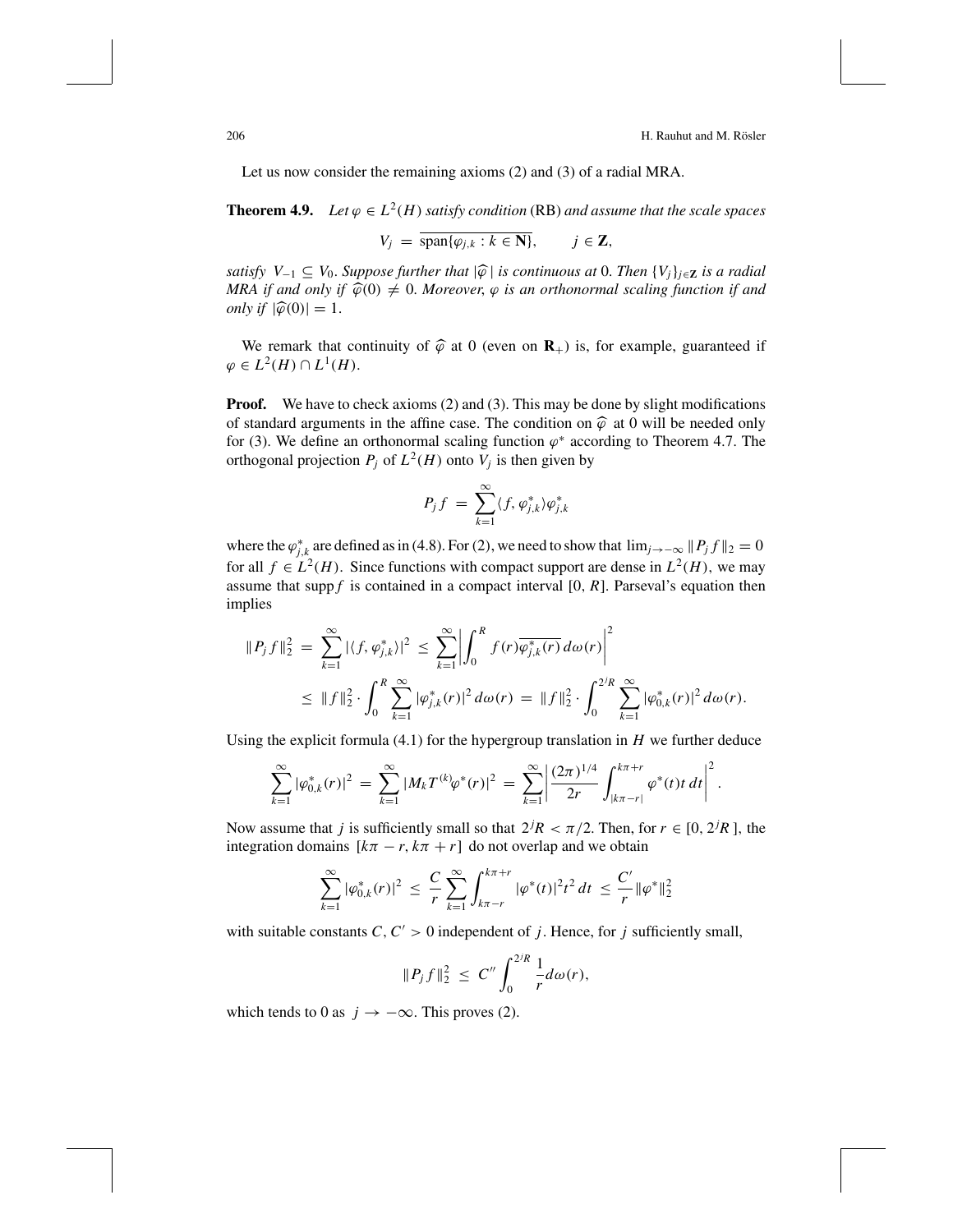As to (3), suppose first that  $\hat{\varphi}(0) \neq 0$  and let  $h \in (\bigcup_{j=-\infty}^{\infty} V_j)^{\perp}$ , i.e.,  $P_j h = 0$  for all  $\in \mathbb{Z}$ . We object that  $h = 0$ , Indeed, for  $\varepsilon > 0$  there exists a function  $f \in L^2(H)$  such  $j \in \mathbb{Z}$ . We claim that  $h = 0$ . Indeed, for  $\varepsilon > 0$  there exists a function  $f \in L^2(H)$  such that the support of its Hankel transform  $\hat{f}$  is compact and  $||f - h||_2 \leq \varepsilon$ . This implies

 $||P_j f||_2 = ||P_j (f - h)||_2 \le \varepsilon$  for all  $j \in \mathbb{Z}$ .

By the Riesz basis assumption on  $\varphi$ , we further have

(4.14) 
$$
A \sum_{k=1}^{\infty} |\langle f, \varphi_{j,k} \rangle|^2 \leq \|P_j f\|_2^2 \leq B \sum_{k=1}^{\infty} |\langle f, \varphi_{j,k} \rangle|^2,
$$

see Lemma 2.7 in [20]. Further, if supp  $\hat{f} \in [0, R]$ , then

$$
\langle f, \varphi_{j,k} \rangle = \langle \widehat{f}, \widehat{\varphi}_{j,k} \rangle = \int_0^R \widehat{f}(\lambda) \rho_k^{(j)}(\lambda) \overline{\widehat{\varphi}(2^{-j}\lambda)} d\omega(\lambda)
$$

where

$$
\rho_k^{(j)} := D_{2^j} \rho_k.
$$

Note that the functions  $\{\rho_k^{(j)}, k \in \mathbb{N}\}\$  form an orthonormal basis of  $L^2([0, 2^j], \omega|_{[0, 2^j]}) =$ : *X<sub>j</sub>*. Suppose now that *j* is sufficiently large, i.e.,  $2^{j} \ge R$ . Then

$$
\langle f, \varphi_{j,k} \rangle = \langle \widehat{f} \, \overline{\widehat{\varphi}(2^{-j} \cdot)}, \, \rho_k^{(j)} \rangle_{X_j}.
$$

Thus by Parseval's equation for  $X_j$ ,

$$
\sum_{k=1}^{\infty} |\langle f, \varphi_{j,k} \rangle|^2 = \| \widehat{f} \, \overline{\widehat{\varphi}(2^{-j} \cdot)} \|_{X_j}^2 = \int_0^R |\widehat{f}(\lambda)|^2 |\widehat{\varphi}(2^{-j} \lambda)|^2 d\omega(\lambda).
$$

As  $|\hat{\varphi}|$  is assumed to be continuous in 0, the functions  $\lambda \to |\hat{\varphi}(2^{-j}\lambda)|$  converge to the constant  $|\hat{\varphi}(0)| > 0$  uniformly on [0, R] as  $j \to \infty$ . Hence constant  $|\hat{\varphi}(0)| > 0$  uniformly on [0, *R*] as  $j \to \infty$ . Hence

$$
\varepsilon \geq \limsup_{j \to \infty} ||P_j f||_2 \geq \sqrt{A} |\widehat{\varphi}(0)| ||\widehat{f}||_2 \geq \sqrt{A} |\widehat{\varphi}(0)| (||h||_2 - \varepsilon).
$$

As  $\varepsilon$  is arbitrarily small, this shows that  $h = 0$  and hence axiom (3) is satisfied. Vice versa, axiom (3) implies that

$$
\lim_{j \to \infty} P_j f = f \qquad \text{for all } f \in L^2(H).
$$

If  $\widehat{f}$  is compactly supported, then the same calculation as above shows that

$$
\lim_{j\to\infty} \|P_j f\|_2 \leq \sqrt{B} \|\widehat{\varphi}(0)\| \|\widehat{f}\|_2
$$

which enforces  $\hat{\varphi}(0) \neq 0$ .

If the  $\varphi_{j,k}$ ,  $k \in \mathbb{N}$ , are orthonormal then we may choose  $A = B = 1$  in (4.14). The converse is also true. Indeed, by assumption the  $\varphi_{j,k}$ ,  $k \in \mathbb{N}$ , form a Riesz basis of  $V_j$ , in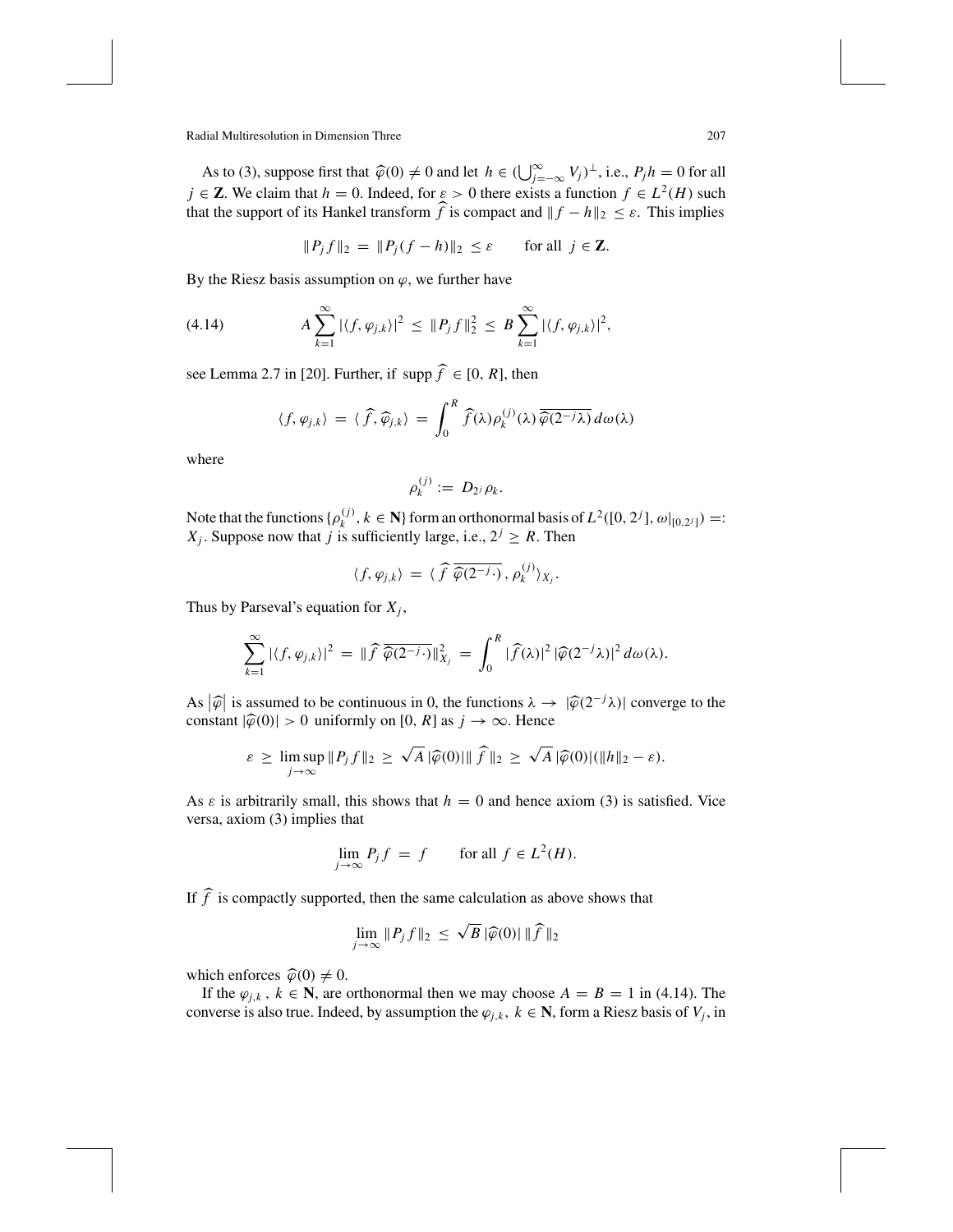208 **H. Rauhut and M. Rösler** 

particular an exact frame, whose frame operator is the identity if  $A = B = 1$  (see, e.g., [11, Theorem 2.1.3]). It then follows from Corollary 2.1.7 in [11] that the  $\varphi_{i,k}$ ,  $k \in \mathbb{N}$ , are orthonormal. Furthermore, in the case  $A = B = 1$  we obtain (for f as just before)

$$
\lim_{j\to\infty}||P_j f||_2 = |\widehat{\varphi}(0)| ||f||_2 = |\widehat{\varphi}(0)| ||f||_2.
$$

Thus (3) is satisfied exactly if  $|\hat{\varphi}(0)| = 1$ .

Let us now write the two-scale relation (4.9) in a slightly different form, namely

(4.15) 
$$
\widehat{\varphi}(2\lambda) = G(\lambda)\widehat{\varphi}(\lambda)
$$

with

$$
G(\lambda) := \frac{\gamma(\lambda)}{\sin(2\pi\lambda)}.
$$

The filter function *G* is obviously 2-periodic and even. As for a classical MRA one proves the following:

**Lemma 4.10.** *Suppose that*  $\varphi \in L^2(H)$  *is an orthonormal scaling function of a radial MRA*. *Then the associated filter function G satisfies*

(4.16) 
$$
|G(\lambda)|^2 + |G(\lambda + 1)|^2 = 1
$$
 a.e.

*Consequently*, *G is essentially bounded and contained in L*2[0, 1], *which allows us to develop it into a cosine series*,

$$
G(\lambda) = \sqrt{2} \sum_{n=0}^{\infty} g_n \cos(n\pi\lambda).
$$

*If, in addition,*  $\varphi \in L^1(H)$ *, then* (4.16) *holds pointwise and* 

$$
G(0) = 1, \qquad G(1) = 0,
$$

*which implies*

$$
\sqrt{2}\sum_{n=0}^{\infty}g_n = 1, \qquad \sqrt{2}\sum_{n=0}^{\infty}(-1)^n g_n = 0.
$$

**Proof.** In view of Corollary 4.3, we have

$$
1 = \sum_{n=-\infty}^{\infty} |\widehat{\varphi}(\lambda + 2n)|^2 = \sum_{n=-\infty}^{\infty} |G(\lambda/2 + n)|^2 |\widehat{\varphi}(\lambda/2 + n)|^2
$$
  
=  $|G(\lambda/2)|^2 \sum_{n=-\infty}^{\infty} |\widehat{\varphi}(\lambda/2 + 2n)|^2 + |G(\lambda/2 + 1)|^2 \sum_{n=-\infty}^{\infty} |\widehat{\varphi}(\lambda/2 + 2n + 1)|^2$   
=  $|G(\lambda/2)|^2 + |G(\lambda/2 + 1)|^2$ 

almost everywhere. If  $\varphi \in L^1(H)$ , then  $\widehat{\varphi}$  is continuous and  $\widehat{\varphi}(0) \neq 0$  by Theorem 4.9. Hence  $G(0) = 1$  by (4.15) and  $G(1) = 0$  is an immediate consequence of (4.16).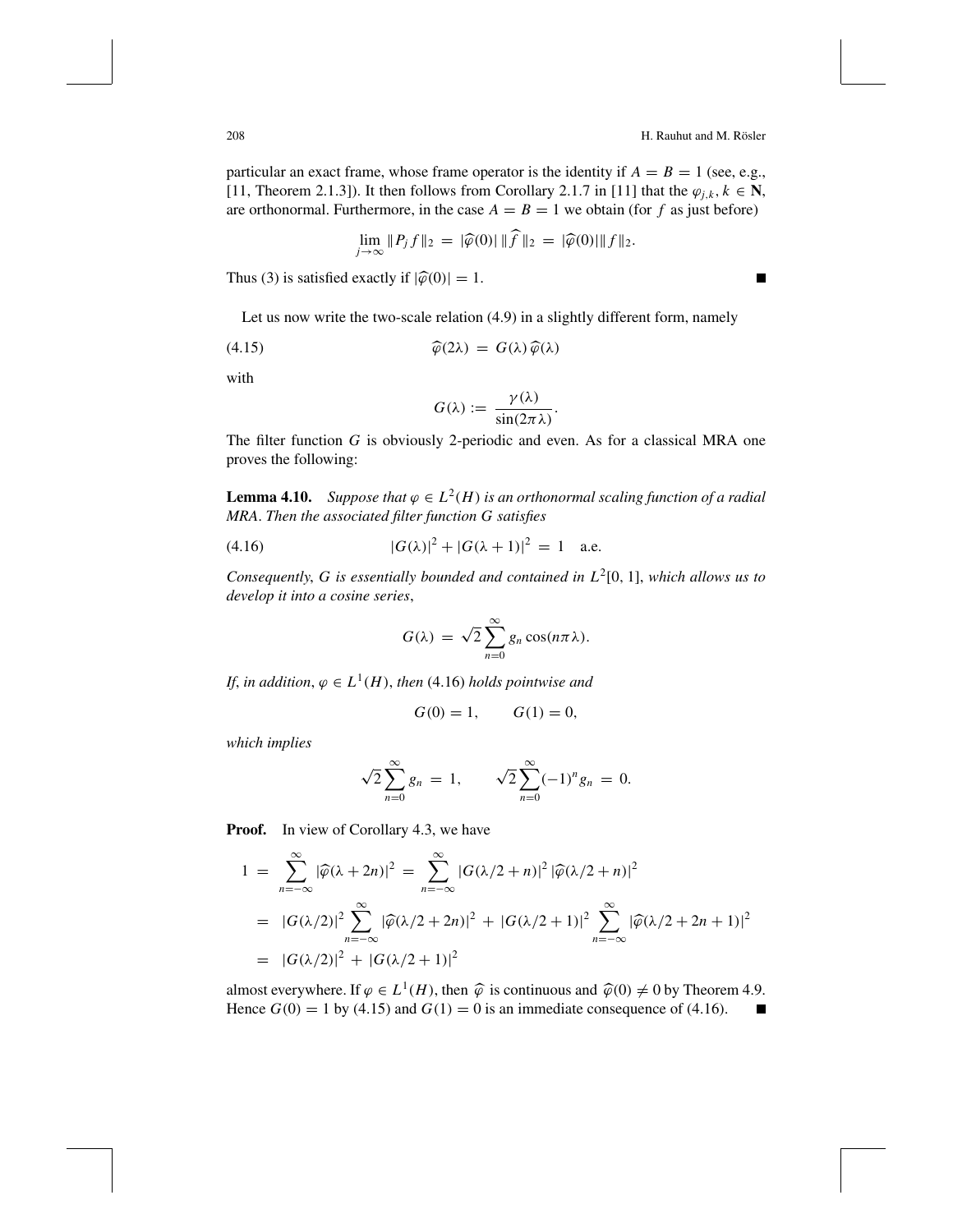## **5. Orthogonal Radial Wavelets**

In this section we construct wavelets for a given radial MRA  $\{V_j\}_{j \in \mathbb{Z}}$  in  $\mathbb{R}^3$  with or**thonormal** scaling function  $\varphi$  and filter function *G*. As usual, the wavelet space  $W_j$  is defined as the orthogonal complement of  $V_j$  in  $V_{j+1}$ ,

$$
W_j := V_{j+1} \ominus V_j.
$$

Thus  $L^2(H)$  decomposes as an orthogonal Hilbert sum

$$
L^2(H) = \bigoplus_{j=-\infty}^{\infty} W_j.
$$

Recall the definition of *S* in Section 4 and the characterization of  $V_0 = V_\varphi$  according to Lemma 4.5,

(5.1) 
$$
f \in V_0 \iff \hat{f}(\lambda) = \frac{\beta(\lambda)}{\lambda} \hat{\varphi}(\lambda)
$$
 with  $\beta \in S$ .

Define

$$
S_0 := \{ \alpha \in S : \alpha(\lambda + 1) = -\alpha(\lambda) \text{ for almost all } \lambda \}
$$

which is a closed subspace of *S* with respect to  $\| \cdot \|_{L^2[0,1]}$ . Then  $W_{-1} = V_0 \oplus V_{-1}$  is characterized as follows:

# **Proposition 5.1.**

(i) Let  $f \in L^2(H)$ . Then

$$
f \in W_{-1}
$$
  $\Leftrightarrow$   $\widehat{f}(\lambda) = \frac{\alpha(\lambda)}{\lambda} \overline{G(\lambda+1)} \widehat{\varphi}(\lambda)$  for some  $\alpha \in S_0$ .

(ii) *The mapping*  $S_0 \rightarrow W_{-1}$ ,  $\alpha \mapsto f_\alpha$  *with* 

$$
\widehat{f}_{\alpha}(\lambda) := (2\pi)^{1/4} \, \frac{\alpha(\lambda)}{\lambda} \, \overline{G(\lambda+1)} \, \widehat{\varphi}(\lambda)
$$

*is an isometric isomorphism*.

**Proof.** For (i), notice first that the Hankel transform is a unitary isomorphism of  $L^2(H)$ , so  $W_{-1} = V_0 \oplus V_{-1}$ . Rescaling of (5.1) by the factor 2 and relation (4.15) imply that  $h \in L^2(H)$  is contained in  $\widehat{V}_{-1}$  if and only if there exists some  $\widetilde{\beta} \in S$  such that

$$
h(\lambda) = \frac{\widetilde{\beta}(2\lambda)}{\lambda} \widehat{\varphi}(2\lambda) = \frac{\widetilde{\beta}(2\lambda)}{\lambda} G(\lambda) \widehat{\varphi}(\lambda).
$$

Thus  $\beta \in S$  corresponds to  $f \in W_{-1}$  according to (5.1) if and only if

$$
\int_0^\infty \frac{\widetilde{\beta}(2\lambda)}{\lambda} G(\lambda) \frac{\overline{\beta(\lambda)}}{\lambda} |\widehat{\varphi}(\lambda)|^2 d\omega(\lambda) = 0 \quad \text{for all } \widetilde{\beta} \in S.
$$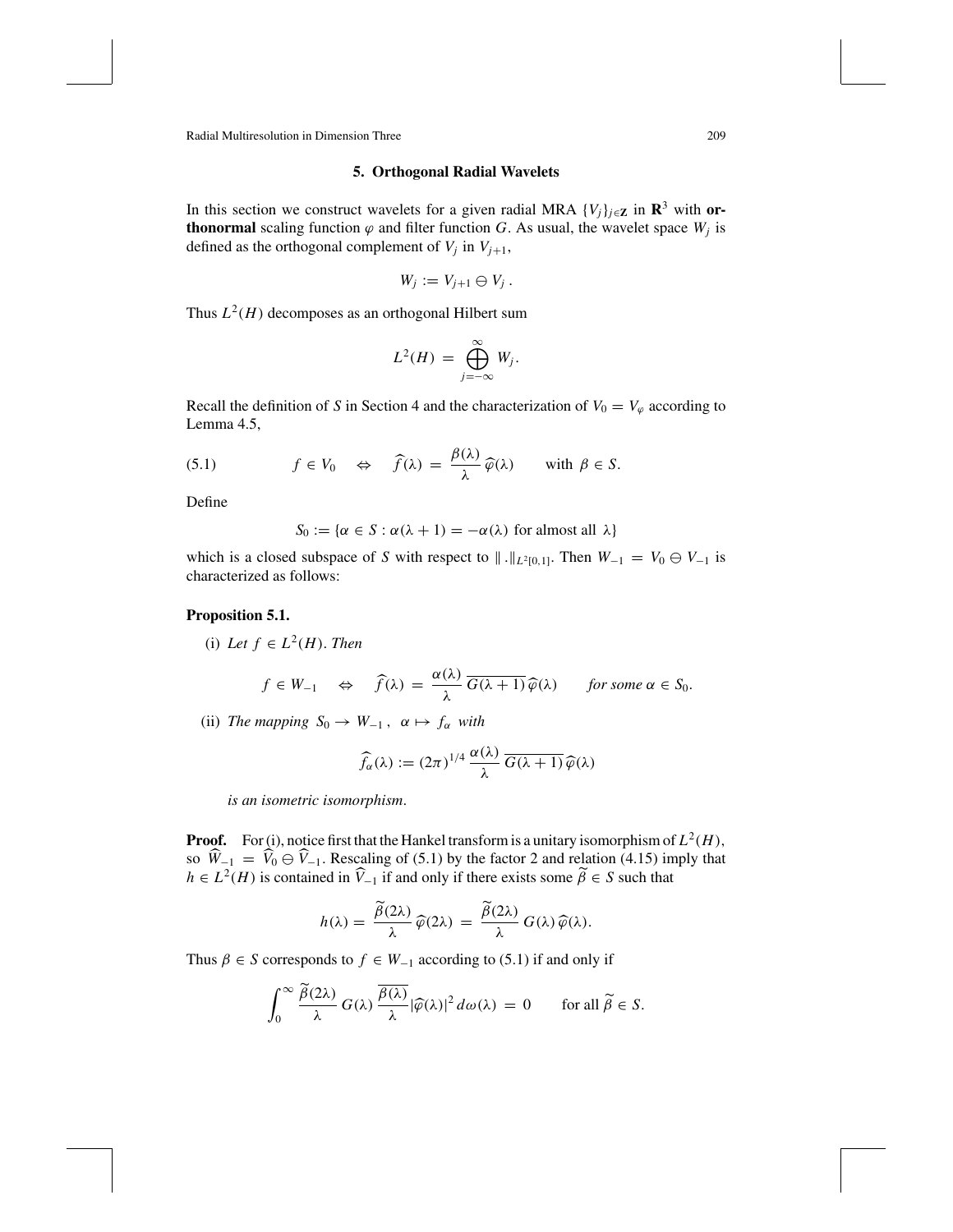Up to a constant factor, the integral on the left equals

$$
\int_{-\infty}^{\infty} \widetilde{\beta}(2\lambda) G(\lambda) \overline{\beta(\lambda)} |\widehat{\varphi}(\lambda)|^2 d\lambda
$$
  
= 
$$
\sum_{n \in \mathbf{Z}} \int_0^1 \widetilde{\beta}(2\lambda) \overline{\beta(\lambda + 2n)} G(\lambda + 2n) |\widehat{\varphi}(\lambda + 2n)|^2 d\lambda
$$
  
+ 
$$
\sum_{n \in \mathbf{Z}} \int_0^1 \widetilde{\beta}(2\lambda) \overline{\beta(\lambda + 2n + 1)} G(\lambda + 2n + 1) |\widehat{\varphi}(\lambda + 2n + 1)|^2 d\lambda
$$
  
= 
$$
\int_0^1 \widetilde{\beta}(2\lambda) (\overline{\beta(\lambda)} G(\lambda) + \overline{\beta(\lambda + 1)} G(\lambda + 1)) d\lambda,
$$

where we used the periodicity and symmetry properties of  $\beta$ ,  $\beta$ ,  $G$  as well as Corollary<br>4.2. Since  $\tilde{\beta}$   $\in$  S is exhitant, we sensited that the vectors  $(\beta(1), \beta(1), 1)^T$  and 4.3. Since  $\tilde{\beta} \in S$  is arbitrary, we conclude that the vectors  $(\beta(\lambda), \beta(\lambda + 1))^T$  and (*G*( $\lambda$ ), *G*( $\lambda$  + 1))<sup>*T*</sup> must be orthogonal in **C**<sup>2</sup> for almost all  $\lambda$ . This means that

(5.2) 
$$
\begin{pmatrix} \beta(\lambda) \\ \beta(\lambda+1) \end{pmatrix} = \alpha(\lambda) \begin{pmatrix} \overline{G(\lambda+1)} \\ -\overline{G(\lambda)} \end{pmatrix}
$$

for some function  $\alpha$  : [0, 1]  $\rightarrow$  **C**. Taking the norm in  $\mathbb{C}^2$  on both sides and using (4.15) yields

$$
|\beta(\lambda)|^2 + |\beta(\lambda + 1)|^2 = |\alpha(\lambda)|^2,
$$

which by  $\beta \in S$  implies that  $\alpha$  belongs to  $L^2[0, 1]$ . Since  $\beta$  and G are 2-periodic on **R**,  $\beta$  is odd and *G* is even, an extension of  $\alpha$  to **R** must be 2-periodic and odd; hence  $\alpha \in S$  with  $\beta(\lambda) = \alpha(\lambda)G(\lambda + 1)$ . Using the 2-periodicity of  $\beta$  and G in the second component of (5.2), we further deduce that  $\beta(\lambda) = -\alpha(\lambda + 1)G(\lambda + 1)$  and therefore  $\alpha(\lambda + 1) = -\alpha(\lambda)$  apart from the zero-set of  $G(\lambda + 1)$ . If  $G(\lambda + 1) = 0$  we simply define  $\alpha(\lambda + 1) := -\alpha(\lambda)$ , which clearly does not affect the equation in (i). Moreover, in this case  $\alpha(\lambda)$  is well defined, since  $G(\lambda) = 1$  by (4.15) except on a null-set. Thus *f* is of the claimed form. Conversely, if  $\alpha \in S_0$ , then  $\beta(\lambda) := \alpha(\lambda)\overline{G(\lambda+1)} \in S$ , and (5.2) is satisfied.

For the proof of (ii), we calculate

$$
||f_{\alpha}||_2^2 = ||\widehat{f}_{\alpha}||_2^2 = \sqrt{2\pi} \int_0^{\infty} \frac{|\alpha(\lambda)|^2}{\lambda^2} |G(\lambda + 1)|^2 |\widehat{\varphi}(\lambda)|^2 d\omega(\lambda)
$$
  
= 
$$
\int_{-\infty}^{\infty} |\alpha(\lambda)|^2 |G(\lambda + 1)|^2 |\widehat{\varphi}(\lambda)|^2 d\lambda = \int_{-1}^1 |\alpha(\lambda)|^2 |G(\lambda + 1)|^2 d\lambda,
$$

where we used that  $\alpha$  and  $G$  are 2-periodic and  $\varphi$  is an orthonormal scaling function. By assumption on  $\alpha$ , we have  $\alpha(\lambda - 1) = \alpha(\lambda + 1) = -\alpha(\lambda)$ . Thus, by Lemma 4.10,

$$
\int_{-1}^{1} |\alpha(\lambda)|^2 |G(\lambda+1)|^2 d\lambda = \int_{0}^{1} |\alpha(\lambda-1)|^2 |G(\lambda)|^2 d\lambda + \int_{0}^{1} |\alpha(\lambda)|^2 |G(\lambda+1)|^2 d\lambda
$$

$$
= \int_{0}^{1} |\alpha(\lambda)|^2 d\lambda = ||\alpha||_2^2.
$$

This proves (ii).

∞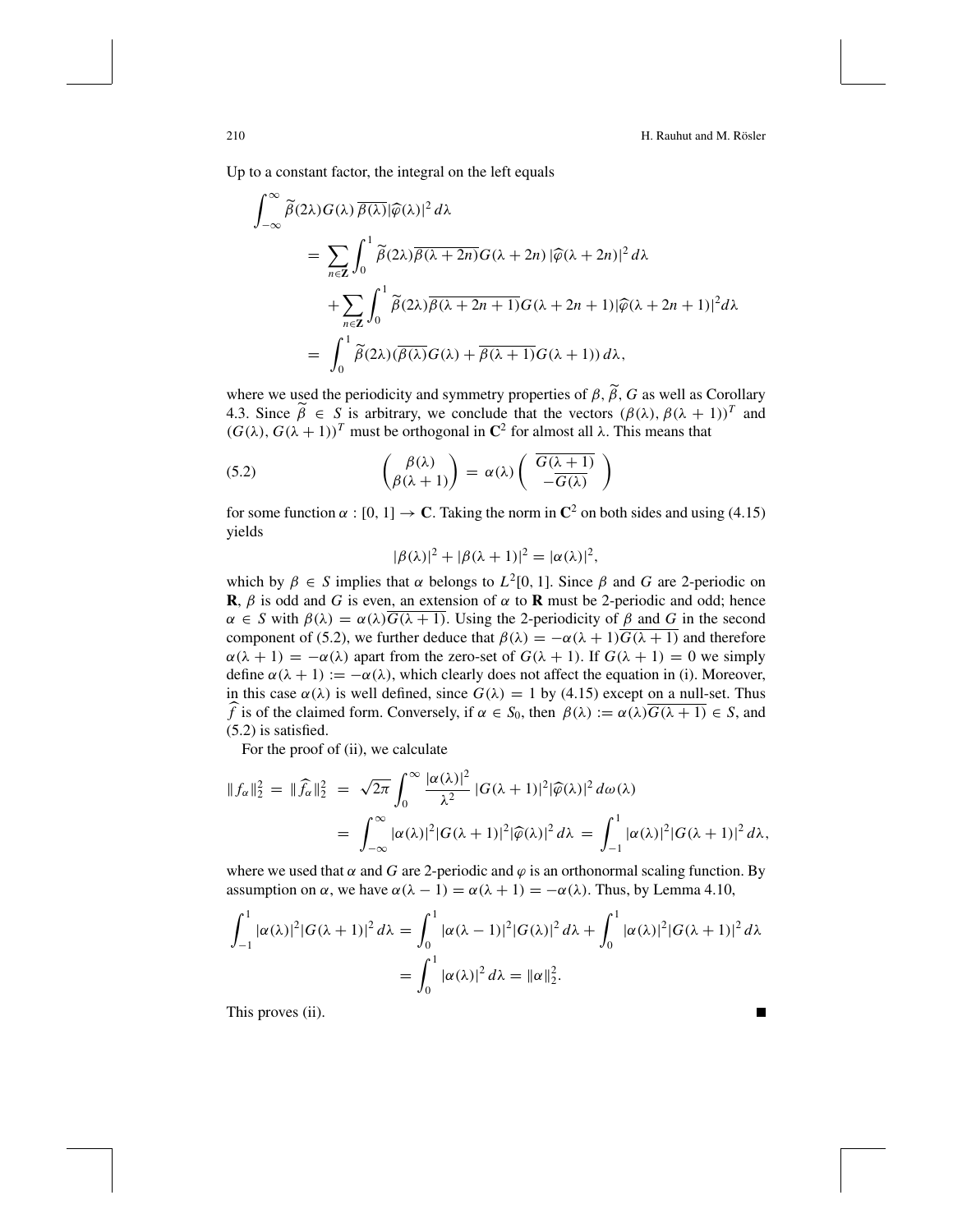It is now easy to obtain an orthonormal basis of  $W_{-1}$ . Recall that the  $s_k$ ,  $k \in \mathbb{N}$ , form an orthonormal basis of *S*. Moreover, the  $s_{2k-1}$ ,  $k \in \mathbb{N}$ , are an orthonormal basis of  $S_0$ . Thus by the previous result, the functions

$$
f_k := f_{s_{2k-1}} \qquad (k \in \mathbf{N})
$$

constitute an orthonormal basis of  $W_{-1}$ . Define  $\psi \in L^2(H)$  by

(5.3) 
$$
\widehat{\psi}(2\lambda) = \overline{G(\lambda+1)}\widehat{\varphi}(\lambda).
$$

Then, in view of (4.3),

$$
f_k = \frac{M_{2k-1}}{2} T^{(2k-1)} D_2 \psi.
$$

To obtain an orthonormal basis of  $W_0$ , we just have to rescale. Extending the notation  $T^{(r)} := T_{\pi r}$  to  $r \in N/2$  and using the relation  $D_a T_x = T_{ax} D_a$ , we obtain that an orthonormal basis of  $W_0$  is given by the functions

$$
\psi_k := D_{1/2} f_k = \frac{M_{2k-1}}{2} T^{((2k-1)/2)} \psi, \qquad k \in \mathbb{N}.
$$

We call  $\psi$  a (basic) wavelet for the radial mutiresolution  $(V_i)$ .

**Definition 5.2.** For  $j \in \mathbb{Z}$  and  $k \in \mathbb{N}$ , define the "radial" wavelets

$$
\psi_{j,k}(r) := D_{2^{-j}} \psi_k(r) = 8^{j/2} \frac{M_{2k-1}}{2} T^{((2k-1)/2)} \psi(2^j r).
$$

We have proven:

# **Theorem 5.3.**

- (i) *For each j*  $\in \mathbb{Z}$ , *the set* { $\psi_{j,k}$  :  $k \in \mathbb{N}$ } *constitutes an orthonormal basis of*  $W_j$ .
- (ii) *The set*  $\{\psi_{j,k} : j \in \mathbb{Z}, k \in \mathbb{N}\}\$  *is an orthonormal wavelet basis of*  $L^2(H)$ .

**Corollary 5.4.** *The functions*

$$
\Psi_{j,k}(x) := \psi_{j,k}(|x|), \qquad x \in \mathbf{R}^3, \quad j \in \mathbf{Z}, \quad k \in \mathbf{N},
$$

*form an orthonormal basis for the closed subspace*  $L_{rad}^2(\mathbf{R}^3) := \{ f \in L^2(\mathbf{R}^3) :$ *f radial*} *of radial functions in*  $L^2(\mathbf{R}^3)$ .

## **6. Construction of Radial Scaling Functions and Wavelets**

Yet, we do not have handsome criteria in order to decide whether a given function  $\varphi \in L^2(H)$  is a radial scaling function, i.e., a scaling function for a radial MRA. The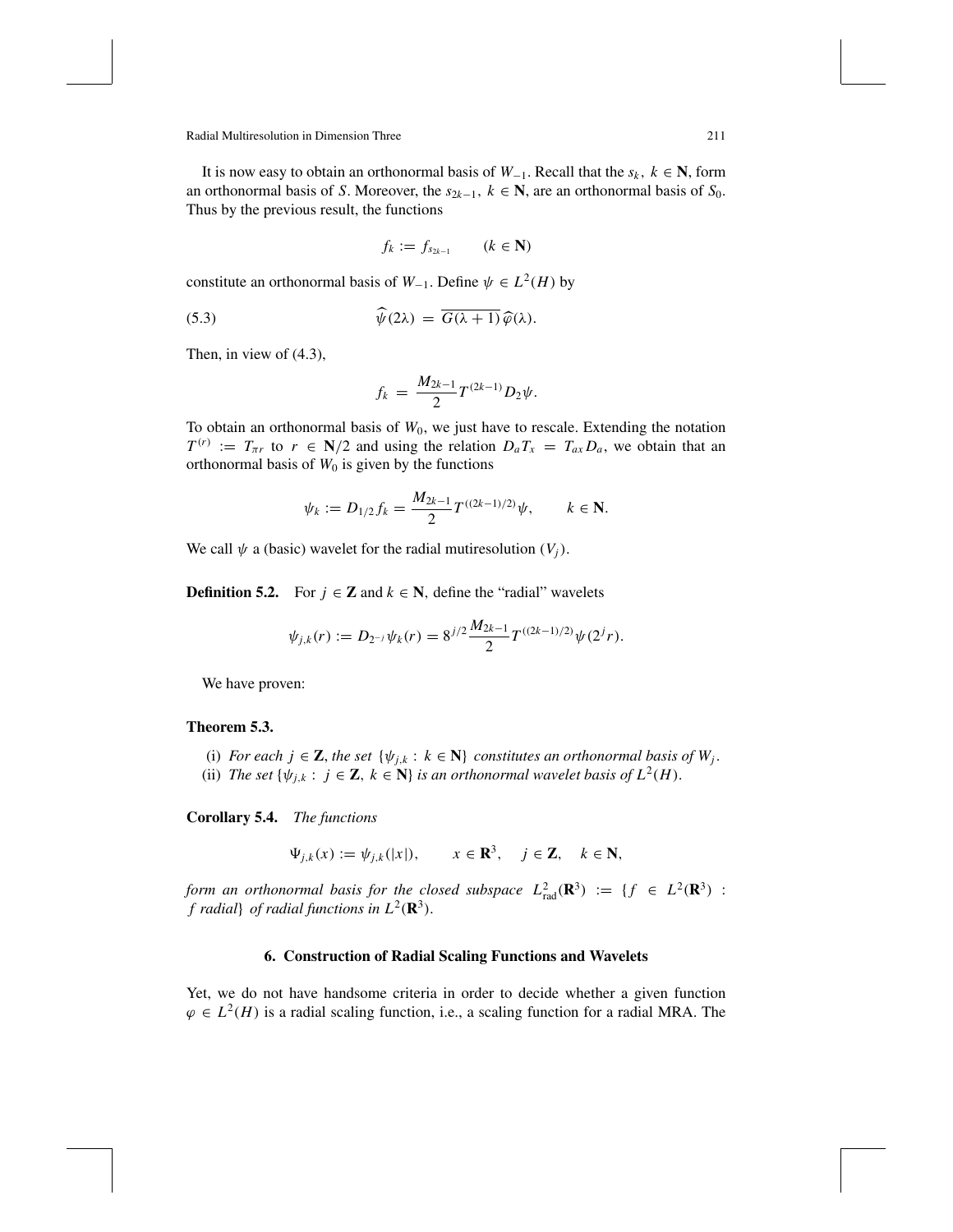T

analogy of our constructions to those on the group  $(\mathbf{R}, +)$ , however, leads to the following close relationship:

**Theorem 6.1.** *Suppose* ϕ**<sup>R</sup>** *is a classical scaling function on* **R** *which is even and such that its* (*classical*) *Fourier transform*  $\mathcal{F}(\varphi_R)$  *is continuous at* 0 *and satisfies*  $\mathcal{F}(\varphi_R) \in$  $L^2(H)$ . *Define*  $\varphi \in L^2(H)$  *via its Hankel transform*,

(6.1) 
$$
\widehat{\varphi}(\lambda) := \sqrt{2\pi} \,\mathcal{F}(\varphi_{\mathbf{R}})(\pi\lambda).
$$

*Then*  $\varphi$  *is a radial scaling function.* 

*Conversely, if*  $\varphi$  *is a scaling function for a radial MRA such that*  $\widehat{\varphi}$  *is continuous at* 0, *then*  $\widehat{\varphi}$  ∈ *L*<sup>2</sup>(**R**) *and the function*  $\varphi$ **R** *defined by* (6.1) (*where*  $\widehat{\varphi}$  *is extended to an even function on* **R**) *is a classical scaling function on* **R**.

*Moreover,*  $\varphi$  *is an* orthonormal *radial scaling function if and only if*  $\varphi_R$  *is an* orthonormal *classical scaling function*.

**Proof.** Let us start with the first assertion. As  $\varphi_R$  is a classical scaling function, we have, by eq. (5.3.2) in [6],

$$
\frac{A}{2\pi} \le \sum_{k \in \mathbf{Z}} |\mathcal{F}(\varphi_{\mathbf{R}})(\xi + 2\pi k)|^2 \le \frac{B}{2\pi} \quad \text{a.e.}
$$

with suitable constants  $0 < A \leq B < \infty$ . Moreover,  $\varphi_R$  is orthonormal if and only if  $A = B = 1$ . Since  $\varphi_R$  is assumed to be even, definition (6.1) is compatible with the even extension of  $\widehat{\varphi}$ . By Proposition 4.2, the set  $\{M_k T^{(k)}\varphi, k \in \mathbb{N}\}\$  forms a Riesz basis for  $V_0 = \frac{\text{span}\{R_k\}}{\text{span}\{R_k\}}$  which is an orthonormal basis if and only if  $\varphi$  is orthonormal for  $V_0 = \overline{\text{span}{B_\varphi}}$  which is an orthonormal basis if and only if  $\varphi_R$  is orthonormal; see Corollary 4.3. Moreover, by eq. (5.3.18) of [6], there exists a  $2\pi$ -periodic function *m*<sub>0</sub> ∈  $L^2([-π, π])$  such that  $\mathcal{F}(\varphi_R)(\xi) = m_0(\xi/2)\mathcal{F}(\varphi_R)(\xi/2)$ , and  $m_0$  is necessarily even in our case. Hence, with  $\gamma(\lambda) := m_0(\lambda \pi) \sin(2\pi \lambda)$  which clearly is contained in *S*, we have  $\sin(2\pi\lambda)\hat{\varphi}(2\lambda) = \gamma(\lambda)\hat{\varphi}(\lambda)$ . This is exactly the radial two-scale equation (4.9). As  $\hat{\varphi}$  is continuous in 0, the condition  $\hat{\varphi}(0) \neq 0$  of Theorem 4.9 is automatically satisfied (see, e.g., Remark 3 on p. 144 in [6]), and thus we finally obtain that  $\varphi$  is a radial scaling function.

For the converse part notice first that continuity of  $\hat{\varphi}$  in 0 already implies that  $\hat{\varphi} \in$  $L^2(\mathbf{R})$ . We further proceed similarly as before, using Propositions 5.3.1 and 5.3.2 in [6] and the corresponding results of the present paper. Hereby, it is important to note that the filter function of  $\varphi_R$  is given by

$$
m_0(\xi) = \frac{\gamma(\xi/\pi)}{\sin(2\xi)} = G(\xi/\pi).
$$

By Lemma 4.10,  $m_0$  is thus contained in  $L^2([-\pi, \pi])$ .

This theorem supplies a variety of radial scaling functions since there are many classical scaling functions on **R** which satisfy the assumptions of the theorem. However, as to orthonormal radial scaling functions with compact support, a famous theorem of Daubechies implies the following negative result.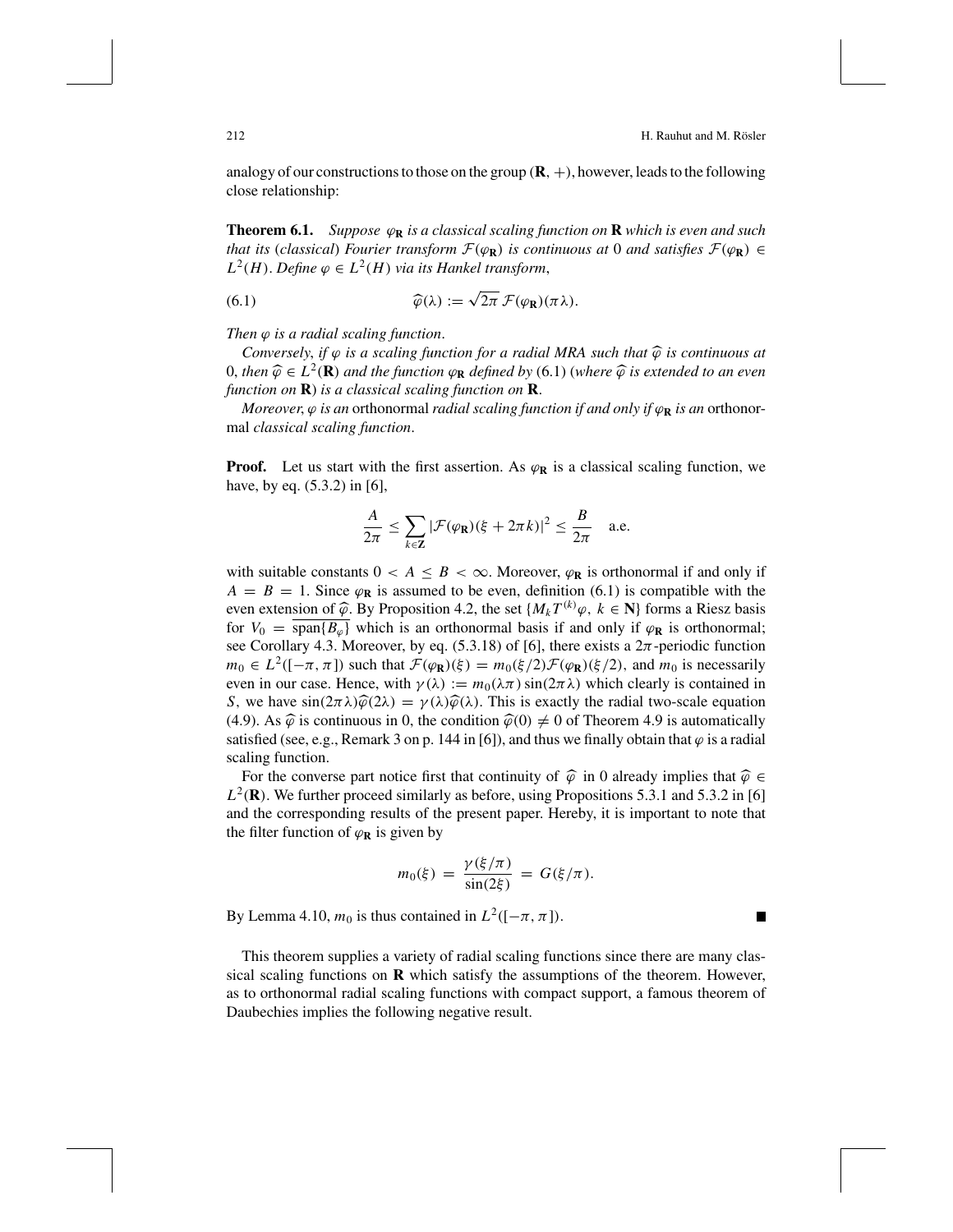**Corollary 6.2.** *There do not exist any real-valued orthonormal radial scaling functions with compact support*.

**Proof.** The proof of Theorem 8.1.4 in [6] shows that an even, real-valued and compactly supported scaling function is necessarily the Haar function  $\chi_{[-1/2,1/2]}$ , the characteristic function of the interval  $[-\frac{1}{2}, \frac{1}{2}]$ . However, its Fourier transform  $\mathcal{F}(\chi_{[-1/2,1/2]})(\xi) = \sqrt{2/\pi} \sin(\xi/2)/\xi$  is not contained in  $L^2(H)$ .

If  $\varphi$  corresponds to an even classical scaling function  $\varphi_R$  according to Theorem 6.1, then the hypergroup translates  $\varphi_{0,k} = M_k T_{k\pi} \varphi$  may be expressed according to the formula *x*  $\mathcal{L} = \mathcal{L}$ *x*

(6.2) 
$$
\varphi_{0,k}(x) = \frac{1}{(2\pi)^{1/4}x} \bigg( \varphi_{\mathbf{R}} \bigg( \frac{x}{\pi} - k \bigg) - \varphi_{\mathbf{R}} \bigg( \frac{x}{\pi} + k \bigg) \bigg).
$$

In fact, by the Plancherel theorem for the Hankel transform and (2.5),

$$
T_r \varphi(s) = \int_0^\infty j(\lambda r) j(\lambda s) \widehat{\varphi}(\lambda) d\omega(\lambda) = \frac{1}{\sqrt{2\pi} \cdot rs} \int_{-\infty}^\infty \widehat{\varphi}(\lambda) \sin(s\lambda) \sin(r\lambda) d\lambda
$$

for all  $r, s \in \mathbf{R}_+$ . Here  $\widehat{\varphi}$  is as usual extended to an even function on **R**. Using relation (6.1) as well as basic trigonometric identities and the Plancherel theorem for the classical Fourier transform, we can write

$$
T_r \varphi(s) = \frac{1}{2\sqrt{2\pi} \cdot rs} \int_{-\infty}^{\infty} \widehat{\varphi}(\lambda) (\cos \lambda (r - s) - \cos \lambda (r + s)) d\lambda
$$
  
= 
$$
\frac{1}{2rs} \int_{-\infty}^{\infty} \mathcal{F}(\varphi_{\mathbf{R}}) (\pi \lambda) (e^{i\lambda (r - s)} - e^{i\lambda (r + s)}) d\lambda
$$
  
= 
$$
\frac{1}{\sqrt{2\pi} \cdot rs} \bigg( \varphi_{\mathbf{R}} \bigg( \frac{r - s}{\pi} \bigg) - \varphi_{\mathbf{R}} \bigg( \frac{r + s}{\pi} \bigg) \bigg).
$$

This implies (6.2).

As an example, we consider the radial analogue of the Shannon wavelets. We define the scaling function via its Hankel transform,

$$
\widehat{\varphi}(\lambda) = \chi_{[0,1]}(\lambda), \qquad \varphi(x) = \sqrt{\frac{2}{\pi}} \frac{\sin(x) - x \cos(x)}{x^3}.
$$

Constructing the associated basic wavelet according to formula (5.3) yields (after a short calculation)

$$
\hat{\psi}(\lambda) = \chi_{[1,2]}(\lambda), \qquad \psi(x) = \sqrt{\frac{2}{\pi}} \frac{\sin(2x) - \sin(x) - 2x \cos(2x) + x \cos(x)}{x^3}.
$$

The translates of the scaling function and the wavelet turn out to be

$$
\varphi_{0,k}(x) = \frac{1}{(2\pi)^{1/4}x} \left( \frac{\sin(x - k\pi)}{x - k\pi} - \frac{\sin(x + k\pi)}{x + k\pi} \right), \qquad k \in \mathbb{N},
$$
  

$$
\psi_{0,k}(x) = \frac{1}{(2\pi)^{1/4}x} \left( p \left( x - \frac{2k - 1}{2} \pi \right) - p \left( x + \frac{2k - 1}{2} \pi \right) \right), \qquad k \in \mathbb{N},
$$

with  $p(x) = (\sin(2x) - \sin(x))/x$ .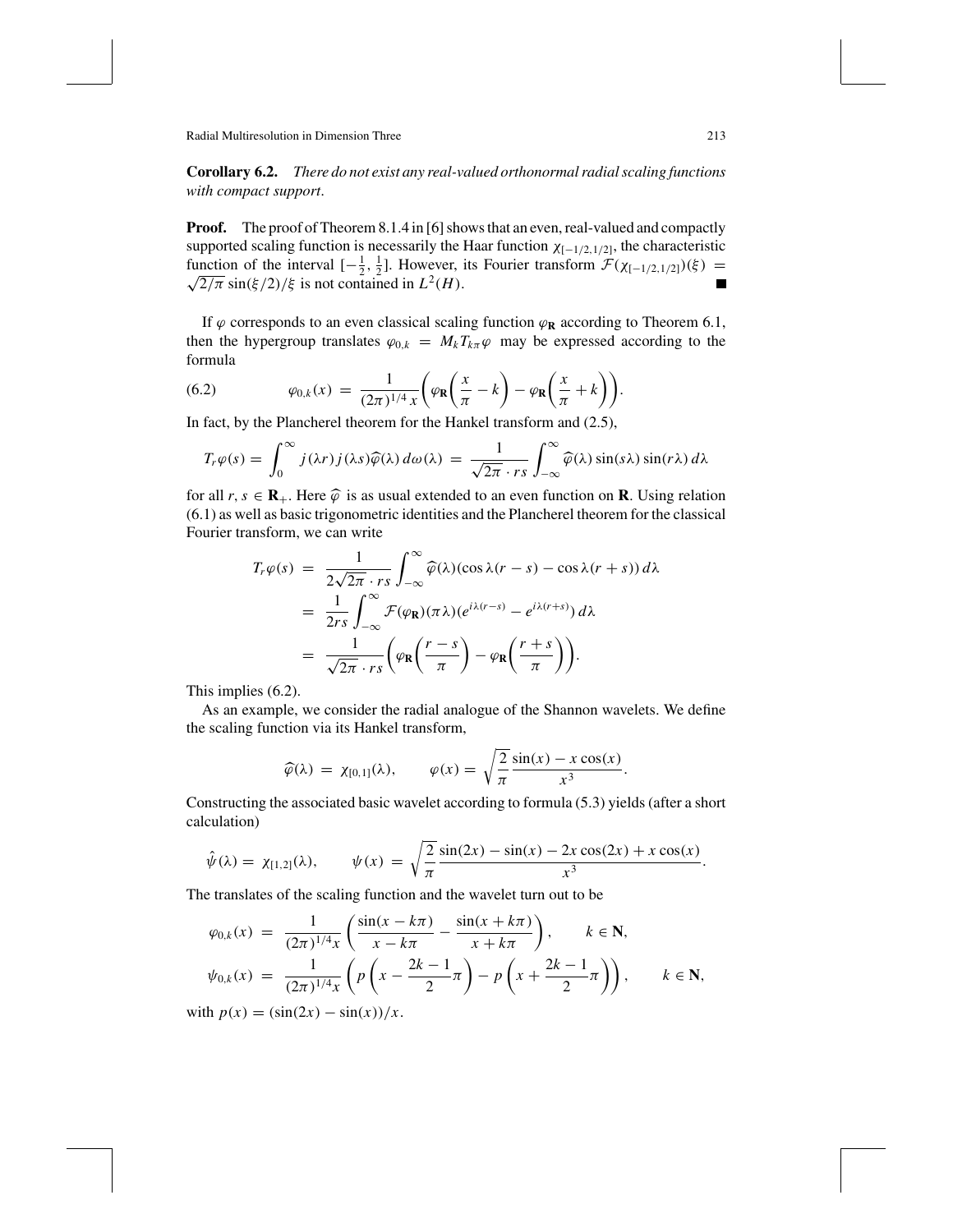214 **H. Rauhut and M. Rösler** 

# **7. Algorithms**

For the use of our radial multiresolution in applications we need to formulate decomposition and reconstruction algorithms. The first step in such an algorithm consists of projecting the function  $f$  into a scale space  $V_j$  for some suitable  $j$ . We obtain a representation

$$
P_j f = \sum_{k=1}^{\infty} c_k^{(j)} \varphi_{j,k}.
$$

We shall discuss below how to obtain an approximation of the coefficients  $c_k^{(j)}$ .

So from now on we assume that we have given a function  $f \in V_j$  in terms of its coefficients  $c_k^{(j)}$ . The decomposition algorithm consists of decomposing *f* into  $V_{j-1}$  and *W*<sub>j−1</sub>, i.e., of calculating the coefficients  $c_k^{(j-1)}$  and  $d_k^{(j-1)}$  in the representation

$$
f = \sum_{k=1}^{\infty} c_k^{(j-1)} \varphi_{j-1,k} + \sum_{k=1}^{\infty} d_k^{(j-1)} \psi_{j-1,k}.
$$

(Such a representation exists, since by construction  $\{\varphi_{j-1,k}, \psi_{j-1,k} : k \in \mathbb{N}\}\)$  is also a basis of  $V_j$ .) A reconstruction algorithm determines the coefficients  $c_k^{(j)}$  when  $f$  is given in terms of  $c_k^{(j-1)}$  and  $d_k^{(j-1)}$ ,  $k \in \mathbb{N}$ .

We still assume that  $\varphi$  is an orthonormal scaling function (and  $\psi$  is hence an orthonormal wavelet). Let

$$
q_{\ell}^{(k)} := \langle \varphi_{1,k}, \varphi_{0,l} \rangle = \langle \varphi_{j,k}, \varphi_{j-1,l} \rangle, \qquad r_{\ell}^{(k)} := \langle \varphi_{1,k}, \psi_{0,l} \rangle = \langle \varphi_{j,k}, \psi_{j-1,l} \rangle.
$$

By using Hilbert space techniques—in particular, Parseval's equation—we obtain analogously as in standard wavelet theory the decomposition formulas

$$
c_{\ell}^{(j-1)} = \sum_{k=1}^{\infty} c_k^{(j)} q_{\ell}^{(k)}, \qquad d_{\ell}^{(j-1)} = \sum_{k=1}^{\infty} c_k^{(j)} r_{\ell}^{(k)},
$$

and the reconstruction formula

$$
c_k^{(j)} = \sum_{\ell=1}^{\infty} c_{\ell}^{(j-1)} \overline{q_{\ell}^{(k)}} + \sum_{\ell=1}^{\infty} d_{\ell}^{(j-1)} \overline{r_{\ell}^{(k)}}.
$$

It turns out that the coefficients  $q_{\ell}^{(k)}$  and  $r_{\ell}^{(k)}$  are determined in terms of the numbers  $g_n$ in the cosine expansion of *G*, i.e., the coefficients in

$$
G(\lambda) = \sqrt{2} \sum_{n=0}^{\infty} g_n \cos(n\pi\lambda).
$$

**Theorem 7.1.** *For*  $\ell, k \in \mathbb{N}$  *it holds that* 

$$
q_{\ell}^{(k)} = \begin{cases} \frac{g_{k-2\ell} - g_{2\ell + k}}{2g_0 - g_{4\ell}} & \text{for } 2\ell < k, \\ \frac{g_{2\ell - k} - g_{2\ell + k}}{2g_{2\ell - k} - g_{2\ell + k}} & \text{for } 2\ell > k, \end{cases}
$$
  

$$
r_{\ell}^{(k)} = \begin{cases} (-1)^{k-1} (g_{k-2\ell+1} - g_{k+2\ell-1}) & \text{for } 2\ell - 1 < k, \\ 2g_0 - g_{4\ell-2} & \text{for } 2\ell - 1 = k, \\ (-1)^{k-1} (g_{2\ell-1-k} - g_{2\ell-1+k}) & \text{for } 2\ell - 1 > k. \end{cases}
$$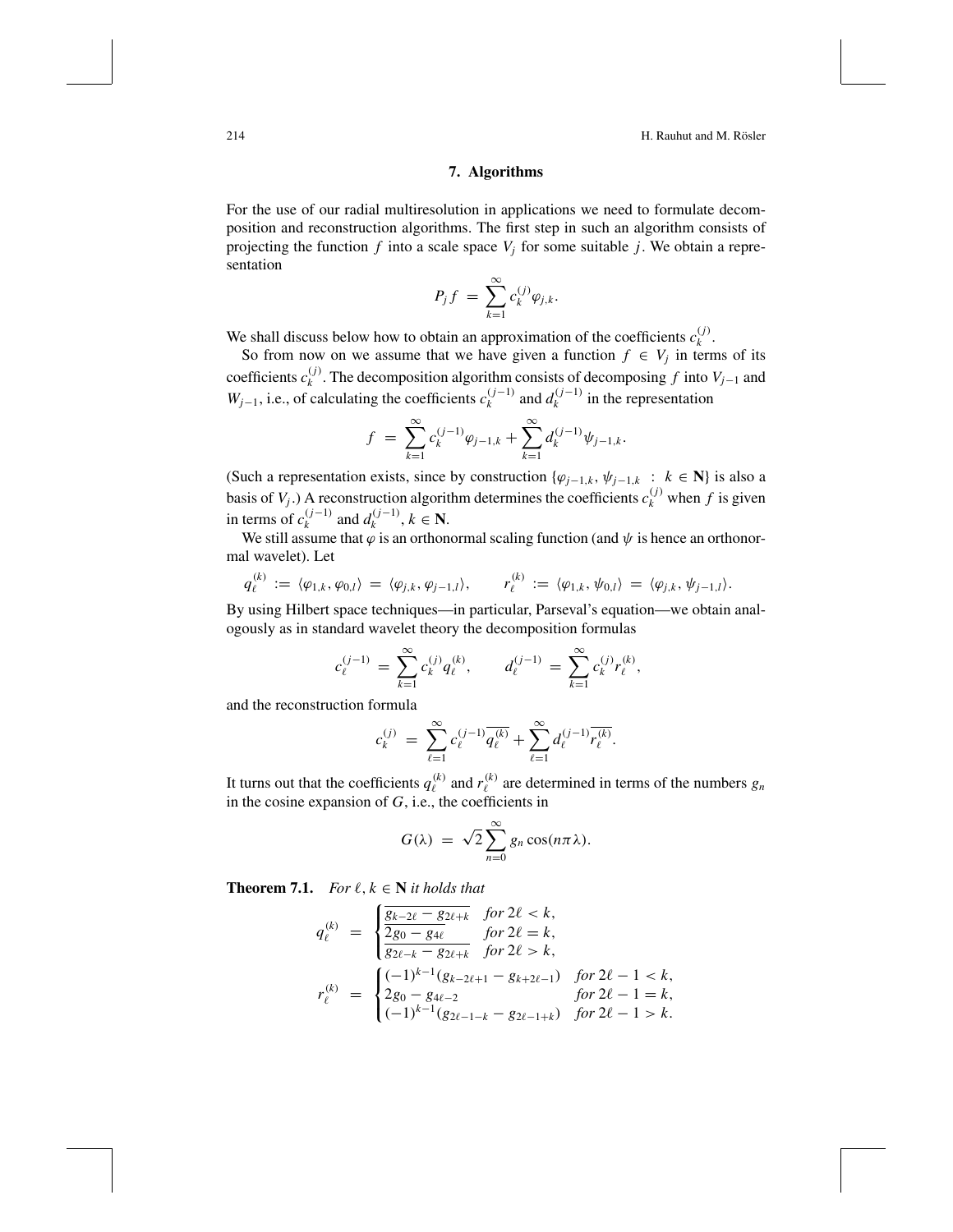**Proof.** Using the Plancherel theorem, relation (4.15), and Corollary 4.3 we obtain

$$
\begin{split}\n(7.1) \qquad \qquad q_{\ell}^{(k)} &= \langle \varphi_{1,k}, \varphi_{0,\ell} \rangle = \langle \hat{\varphi}_{1,k}, \hat{\varphi}_{0,\ell} \rangle \\
&= 8^{-1/2} \int_0^\infty \rho_k(\lambda/2) \rho_\ell(\lambda) \overline{G(\lambda/2)} |\hat{\varphi}(\lambda/2)|^2 \, d\omega(\lambda) \\
&= \sqrt{2} \int_0^1 s_k(\lambda) s_\ell(2\lambda) \overline{G(\lambda)} \sum_{n=-\infty}^\infty |\hat{\varphi}(\lambda+2n)|^2 \, d\lambda \\
&= 4 \sum_{n=0}^\infty \overline{g_n} \int_0^1 \sin(k\lambda\pi) \sin(2\ell\lambda\pi) \cos(n\pi\lambda) \, d\lambda.\n\end{split}
$$

An easy calculation using trigonometric identities shows that

$$
(7.2) \quad \int_0^1 \sin(k\lambda\pi)\sin(t\lambda\pi)\cos(n\pi\lambda)\,d\lambda = \begin{cases} \frac{1}{4}(\delta_{n,|t-k|} - \delta_{n,t+k}) & \text{for } n > 0, \\ \frac{1}{4}(2\delta_{0,t-k} - \delta_{0,t+k}) & \text{for } n = 0. \end{cases}
$$

Setting  $t = 2\ell$  and inserting into (7.1) yields the assertion for  $q_{\ell}^{(k)}$ . We proceed similarly for  $r_{\ell}^{(k)}$ :

$$
r_{\ell}^{(j)} = \langle \varphi_{1,k}, \psi_{0,\ell} \rangle = \sqrt{2} \int_0^1 s_k(\lambda) s_{2\ell-1}(\lambda) G(\lambda+1) d\lambda
$$
  
=  $4 \sum_{n=0}^{\infty} g_n \int_0^1 \sin(k\pi\lambda) \sin((2\ell-1)\pi\lambda) \cos(n\pi(\lambda+1)) d\lambda$   
=  $4 \sum_{n=0}^{\infty} g_n(-1)^n \int_0^1 \sin(k\pi\lambda) \sin((2\ell-1)\pi\lambda) \cos(n\pi\lambda) d\lambda.$ 

Setting  $t = 2\ell - 1$  in (7.2) and inserting into the last expression gives the result for  $r_{\ell}^{(k)}$ .

Let us consider the case where only finitely many coefficients  $g_k$  are different from zero. Although this is not possible for real-valued orthonormal scaling functions this assumption makes it easier to compare the radial wavelet algorithm with the classical one. Of course, in applications one can only handle finitely many coefficients anyway. So let us assume supp  $g \subset [0, N]$ , i.e.,  $g_k = 0$  for  $k \notin \{0, \ldots, N\}$ . Elementary considerations show the following. Leaving *k* fixed yields

$$
q_{\ell}^{(k)} = 0 \quad \text{for } \ell \notin \left[\frac{k-N}{2}, \frac{k+N}{2}\right] \quad \text{if } k > N,
$$

$$
q_{\ell}^{(k)} = 0 \quad \text{for } \ell \notin \left[1, \frac{k+N}{2}\right] \quad \text{if } k \le N,
$$

$$
r_{\ell}^{(k)} = 0 \quad \text{for } \ell \notin \left[\frac{k-N+1}{2}, \frac{N+k+1}{2}\right] \quad \text{if } k > N+1,
$$

$$
r_{\ell}^{(k)} = 0 \quad \text{for } \ell \notin \left[1, \frac{N+k+1}{2}\right] \quad \text{if } k \le N+1.
$$

(7.3)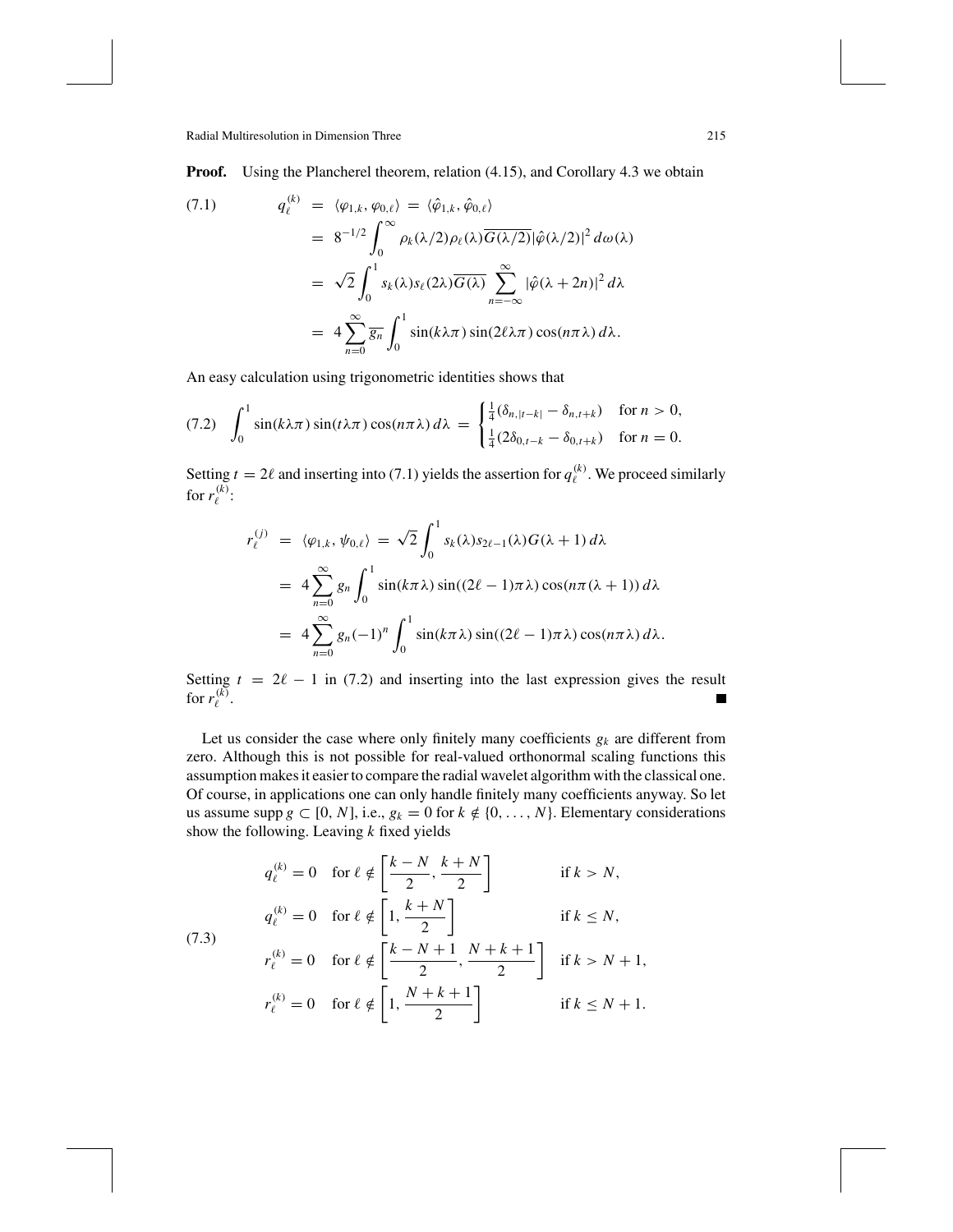If  $\ell$  is fixed, then

$$
q_{\ell}^{(k)} = 0 \quad \text{for } k \notin [2\ell - N, 2\ell + N] \qquad \text{if } 2\ell > N,
$$
  
\n
$$
q_{\ell}^{(k)} = 0 \quad \text{for } k \notin [1, N + 2\ell] \qquad \text{if } 2\ell \le N,
$$
  
\n
$$
r_{\ell}^{(k)} = 0 \quad \text{for } k \notin [2\ell - 1 - N, 2\ell - 1 + N] \quad \text{if } 2\ell - 1 > N,
$$
  
\n
$$
r_{\ell}^{(k)} = 0 \quad \text{for } k \notin [1, 2\ell - 1 + N] \qquad \text{if } 2\ell - 1 \le N.
$$

With

$$
h_k := \begin{cases} g_{|k|} & \text{for } 1 \le |k| \le N, \\ 2g_0 & \text{for } k = 0, \\ 0 & \text{otherwise,} \end{cases}
$$

it holds that  $G(\lambda) = (1/\sqrt{2}) \sum_{k=-N}^{N} h_k e^{ik\pi\lambda}$ . Because of the conditions on it, *G* is also the filter function for an ordinary MRA on **R** with coefficients  $h_k$ . Now, if  $2\ell > N$  (resp.,  $2\ell - 1 > N$ , then it is easy to see that

$$
q_{\ell}^{(2\ell+k)} = \overline{h_k}
$$
 for all  $k \ge -2\ell + 1$ ,  
\n
$$
r_{\ell}^{(2\ell-1+k)} = (-1)^k h_k
$$
 for all  $k \ge -2\ell + 2$ .

Similarly, if  $k > N$ , then

$$
q_{\ell}^{(k)} = \overline{h_{k-2\ell}}, \qquad r_{\ell}^{(k)} = (-1)^{k+1} h_{k+1-2\ell} \qquad \text{for all } \ell \in \mathbb{N}.
$$

Hence, for  $2\ell > N + 1$ , the decomposition formulas become

$$
c_{\ell}^{(j-1)} = \sum_{k=1}^{\infty} c_k^{(j)} \overline{h_{k-2\ell}}, \qquad d_{\ell}^{(j-1)} = \sum_{k=1}^{\infty} c_k^{(j)} (-1)^{k+1} h_{k+1-2\ell},
$$

and, for  $k > N + 1$ , the reconstruction formula is

$$
c_k^{(j)} \, = \, \sum_{\ell=1}^\infty c_\ell^{(j-1)} h_{k-2\ell} + \sum_{\ell=1}^\infty d_\ell^{(j-1)} (-1)^{k+1} \overline{h_{k+1-2\ell}}.
$$

These formulas are well known. Indeed, they are the decomposition and reconstruction formulas of the classical discrete wavelet transform. So our approach leads to the classical algorithm if we are far enough away from the origin. If we are close to the origin we have derived an algorithm to handle the boundary point 0.

Let us finally discuss how to obtain an approximation of the coefficients  $c_k^{(j)}$  representing  $P_j f$  when the function  $f$  is given. We assume for the moment that the classical scaling function  $\varphi_R$  related to  $\varphi$  as in Theorem 6.1 is interpolatory, i.e.,  $\varphi_R(k) = c \delta_{0,k}$ for  $k \in \mathbb{Z}$ ,  $c \neq 0$ . According to (6.2) we have

$$
P_j f(x) = \sum_{k=1}^{\infty} c_k^{(j)} \frac{8^{j/2}}{(2\pi)^{1/4} 2^j x} \left( \varphi_{\mathbf{R}} \left( \frac{2^j x}{\pi} - k \right) - \varphi_{\mathbf{R}} \left( \frac{2^j x}{\pi} + k \right) \right).
$$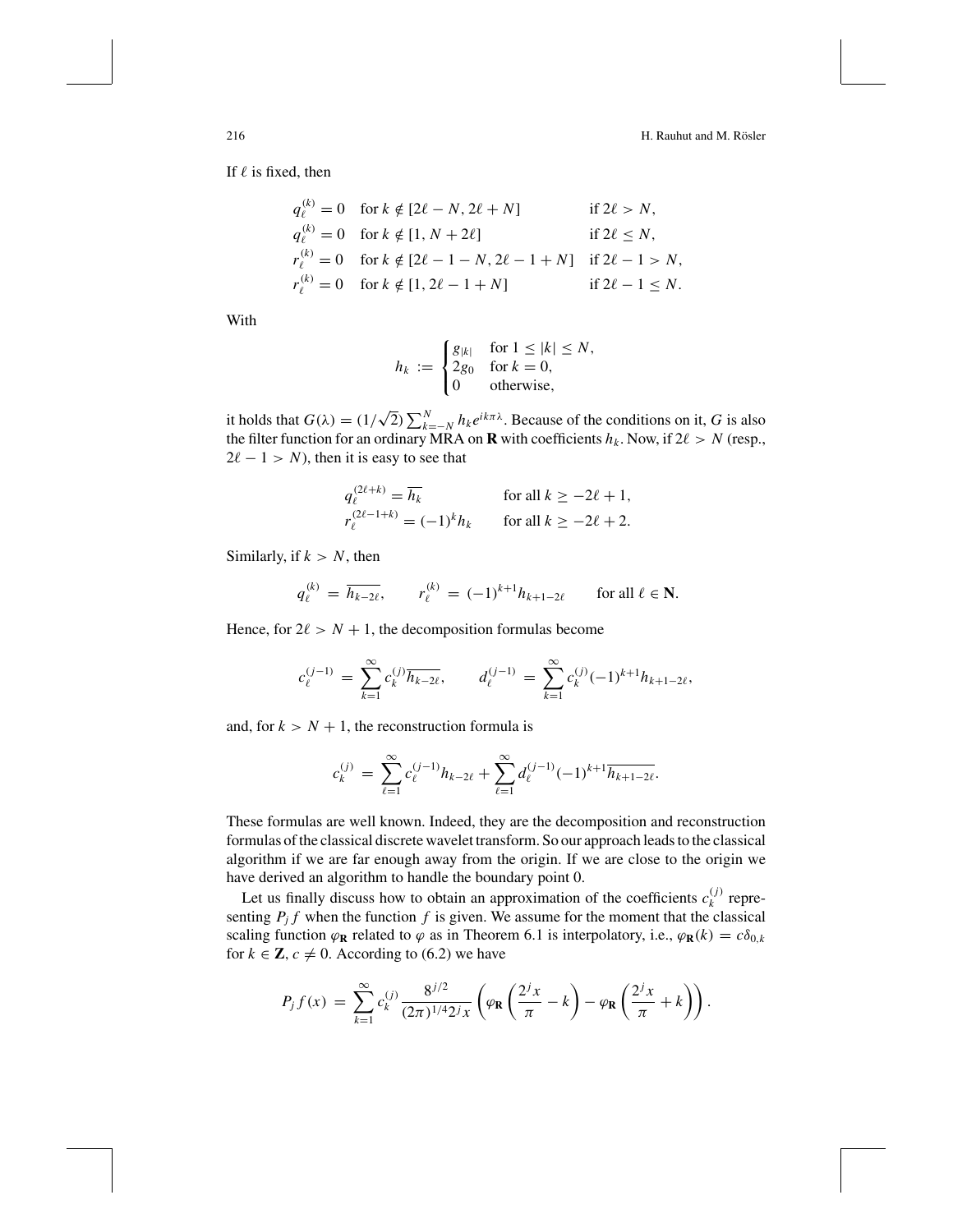Letting  $x = \pi \ell 2^{-j}$ ,  $\ell \in \mathbb{N}$ , and reordering yields

$$
\sum_{k=1}^{\infty} c_k^{(j)} \varphi_{\mathbf{R}}(\ell - k) = M_{\ell} D_{2^{j}}(P_j f)(\ell \pi) + \sum_{l=1}^{\infty} c_k^{(j)} \varphi_{\mathbf{R}}(\ell + k).
$$

Using the interpolatory condition we obtain

(7.4) 
$$
c_{\ell}^{(j)} = c^{-1} M_{\ell} D_{2^{j}} (P_{j} f)(\ell \pi) \approx c^{-1} M_{\ell} D_{2^{j}} (f)(\ell \pi).
$$

We note that by axiom (3) it is reasonable that  $P_j f(x) \approx f(x)$  if *j* is large enough. So we suggest using the formula

$$
c_k^{(j)} = c^{-1} M_k D_{2^j}(f)(k\pi)
$$

as a heuristic approximation. As in the classical case this should also be reasonable even if  $\varphi_R$  is not interpolatory.

#### **References**

- 1. J. P. ANTOINE, P. VANDERGHEYNST (1998): *Wavelets on the n-sphere and related manifolds*. J. Math. Phys., **39**:3987–4008.
- 2. L. BAGGETT, H. MEDINA, K. MERRILL (1990): *Generalized multi-resolution analyses and a construction procedure for all wavelet sets in* **R***<sup>n</sup>* . J. Fourier Anal. Appl., **5**:563–573.
- 3. D. BERNIER, K. F. TAYLOR (1996): *Wavelets from square-integrable representations*. SIAM J. Math. Anal., **27**:594–608.
- 4. W. R. BLOOM, H. HEYER (1995): Harmonic Analysis of Probability Measures on Hypergroups. Berlin: de Gruyter.
- 5. M. CONRAD, J. PRESTIN (2002): *Multiresolution on the sphere*. In: Tutorials on Multiresolution in Geometric Modelling. Berlin: Springer-Verlag.
- 6. I. DAUBECHIES (1992): Ten Lectures on Wavelets. Philadelphia, PA: SIAM.
- 7. J. EPPPERSON, M. FRAZIER (1995): *An almost orthogonal radial wavelet expansion for radial distributions*. J. Fourier Anal. Appl., **1**:311–353.
- 8. A. ERDÉLYI, W. MAGNUS, F. OBERHETTINGER, F. G. TRICOMI (1953): Higher Transcendental Functions, Vol. II. New York: McGraw-Hill.
- 9. W. FREEDEN, T. GERVENS, M. SCHREINER (1998): Constructive Approximation on the Sphere: With Applications to Geomathematics. Oxford: Clarendon Press.
- 10. M. FRAZIER, S. ZHANG (2001): *Bessel wavelets and the Galerkin analysis of the Bessel operator*. J. Math. Anal. Appl., **261**:665–691.
- 11. C. E. HEIL, D. F. WALNUT (1989):*Continuous and discrete wavelet transforms*. SIAM Rev., **31**:628–666.
- 12. J. HINZ (2000): *Hypergroup actions and wavelets*. In: Infinite Dimensional Harmonic Analysis (Japanese–German Symposium, Kyoto 1999) (H. Heyer et al., eds.). Gräbner-Verlag, pp. 167-176.
- 13. R. I. JEWETT (1975): *Spaces with an abstract convolution of measures*. Adv. in Math., **18**:1–101.
- 14. J. F. C. KINGMAN (1965): *Random walks with spherical symmetry*. Acta Math., **109**:11–53.
- 15. W. R. MADYCH (1992): *Some elementary properties of multiresolution analyses of*  $L^2(R^n)$ . In: Wavelets. A Tutorial in Theory and Applications (C. K. Chui, ed.). Wavelet Anal. Appl. 2. Boston, MA: Academic Press, pp. 259–294.
- 16. S. G. MALLAT (1989): *Multiresolution approximation and wavelet orthonormal bases of*  $L^2(\mathbf{R})$ . Trans. Amer. Math. Soc., **315**:69–87.
- 17. H. RAUHUT (to appear): *Wavelet transforms associated to group representations and functions invariant under symmetry groups*. Preprint. Int. J. Wavelets Multiresolut. Inf. Process.